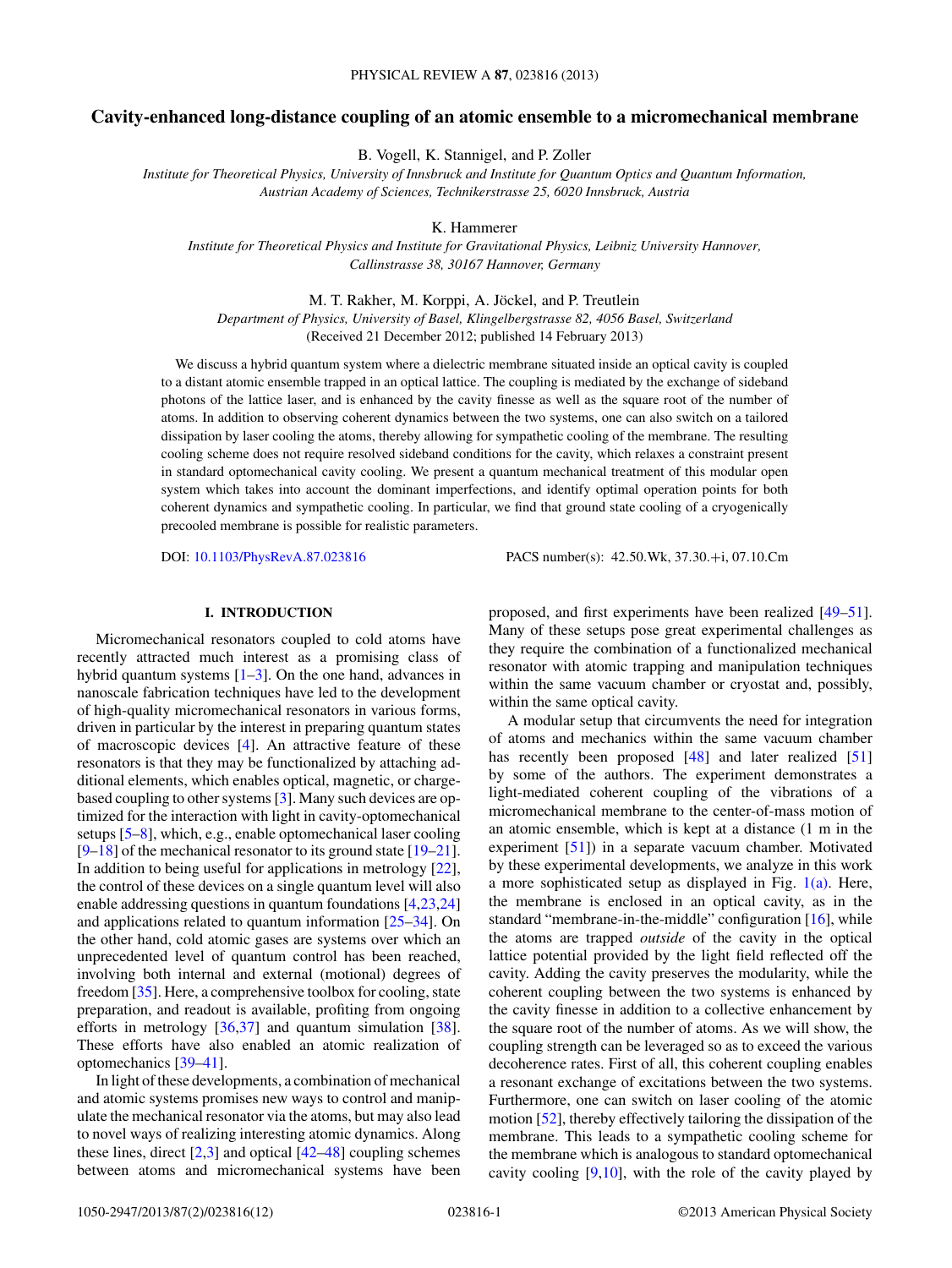<span id="page-1-0"></span>

FIG. 1. (Color online) (a) Micromechanical membrane in a cavity coupled to a distant atomic ensemble by means of a laser (red, frequency  $\omega_{\rm L}$ ). The motion of the membrane shifts the optical lattice dipole trap of the atoms, while the motion of the atoms changes the radiation pressure on the membrane. Inset: The atoms are modeled as two-level systems, which are far off resonant with respect to the laser. (b) Refractive index profile used in the one-dimensional model [Eq. [\(6\)\]](#page-2-0).

the atoms. However, in addition to being tunable, our scheme does not require the cavity linewidth to be much less than the mechanical frequency and thus relaxes the experimental requirements on the cavity.

The aim of this work is to provide a rigorous, quantum mechanical treatment of the proposed setup. In addition to deriving the exact form of the coherent coupling, this also yields a consistent description of quantum noise in the problem such that we are able to describe the dynamics of the system on the level of a few quanta. In particular, we analyze the possibility of observing quantum coherent excitation exchange between the two systems, and address the question whether the membrane can be cooled to its quantum mechanical ground state by laser cooling the atoms. Our results allow us to identify optimal experimental parameters for both scenarios.

The remainder of this paper is structured as follows: In Sec. II, we first give a simple semiclassical estimate for the coupling, and then present a full quantum model of the problem from which we obtain a linearized interaction of the atoms and the membrane with the light field. Section [III](#page-3-0) then deals with eliminating the light field to obtain an effective description of the atoms and the membrane alone, which includes the dominant sources of decoherence. The resulting effective dynamics is subsequently discussed in Sec. [IV,](#page-5-0) where we analyze the scenarios of coherent dynamics (Sec. [IV A\)](#page-5-0) and sympathetic cooling of the membrane (Sec. [IV B\)](#page-6-0). Finally, Sec. [V](#page-7-0) comments on the experimental realization of our proposal, and concluding remarks can be found in Sec. [VI.](#page-7-0)

### **II. MODEL**

We consider a system as shown in Fig.  $1(a)$ , where a mechanical resonator residing in a single-sided cavity of finesse  $\mathcal F$  is coupled to the motion of a distant atomic ensemble outside the cavity. Before discussing our full quantum model below, we present a brief estimate of the expected coupling based on a quasistatic picture: The membrane is taken to be a standard SiN membrane with a resonance at frequency  $\omega_{\rm m}$  and effective mass *M*, such that its zero-point motion is given by

 $l_m = \sqrt{\hbar / M \omega_m}$ . Its coupling to the atoms is mediated by a laser beam of wavelength  $\lambda_L$ , which is reflected off the cavity and forms an optical lattice for the atoms by means of the dipole force [\[53\]](#page-10-0). We assume the lattice to be deep enough to treat its wells as independent harmonic traps of frequency  $\omega_{\text{at}} \approx \omega_{\text{m}}$ . If the laser is resonant with the cavity, then a displacement of the membrane by an amplitude  $l_m$  corresponding to its zero-point motion leads to a phase shift  $\delta \phi \sim \mathcal{F} l_{m}/\lambda_{L}$  of the reflected light. For a single atom, the resulting shift of the standing wave pattern outside the cavity would lead to a force  $\propto m \omega_{\text{at}}^2 \delta \phi / k_L$ , where *m* is the mass of one atom and  $k_L$  is the wave number of the laser. However, since all atoms are affected equally the membrane couples to the center-of-mass motion of the atoms, which, on a single quantum level, leads to a collectively enhanced coupling rate of the form [\[48,51\]](#page-10-0)

$$
g \propto m \omega_{\text{at}}^2 \frac{\delta \phi}{k_{\text{L}}} \frac{l_{\text{at}} \sqrt{N}}{\hbar} \propto \omega_{\text{at}} \sqrt{\frac{m}{M}} \mathcal{F} \sqrt{N}.
$$
 (1)

Here, *N* is the number of atoms and  $l_{at} = \sqrt{\hbar/m\omega_{at}}$  is the atomic zero-point motion. This estimate shows that the small mass ratio  $m/M$  can be compensated by both a large atom number and a high finesse. In reverse, if the atoms depart from their equilibrium positions, then their restoring force originates from redistribution of photons between the rightand left-propagating components of the standing wave. As a result, the intensity inside the cavity changes and thus the radiation pressure on the membrane such that it experiences a force. The quantum model presented in the following will confirm the above estimate.

## **A. Quantum description**

We describe our setup by a one-dimensional (1D) model with Hamiltonian

$$
H = Hm + Hat + Hfield + Hm-f + Hat-f + Hdec.
$$
 (2)

Here,  $H_m$ ,  $H_{at}$ , and  $H_{field}$  describe the free evolution of the mechanics, the external atomic degrees of freedom, and the field modes, respectively. Further,  $H_{m-f}$  represents the coupling between the mechanical oscillator and the field modes, and  $H_{\text{at-f}}$  the interaction between atoms and field modes. The last term in Eq. (2) summarizes decoherence effects, which will be introduced explicitly in Sec. [III B.](#page-4-0)

The first term in Eq. (2) describes the harmonic vibrations of the mechanical resonator and reads

$$
H_{\rm m} = \frac{p_{\rm m}^2}{2M} + \frac{M\omega_{\rm m}^2 z_{\rm m}^2}{2} \equiv \hbar \omega_{\rm m} \left( a_{\rm m}^\dagger a_{\rm m} + \frac{1}{2} \right),\tag{3}
$$

where  $z_m$ ,  $p_m$ , and  $a_m$  are the position, momentum, and annihilation operators, respectively. The second term in Eq. (2) is given by  $H_{at} = \sum_{j=1}^{N} p_j^2 / 2m$  and represents the kinetic energy of the atoms, where the  $p_j$  are the momenta of the individual atoms. The free field Hamiltonian reads  $H_{\text{field}} = \int d\omega \hbar \omega b_{\omega}^{\dagger} b_{\omega}$ , where the mode operators obey the commutation relation  $[b_{\omega}, b_{\omega'}^{\dagger}] = \delta(\omega - \omega')$ , and all frequency integrals are understood to run over a bandwidth 2*θ* around the laser frequency *ω*<sup>L</sup> introduced below. In the spirit of a "modes of the universe" approach we take care of the cavity by explicitly including it in the mode functions  $u_{\omega}(z)$ , which are associated with the  $b_{\omega}$  and defined by writing the positive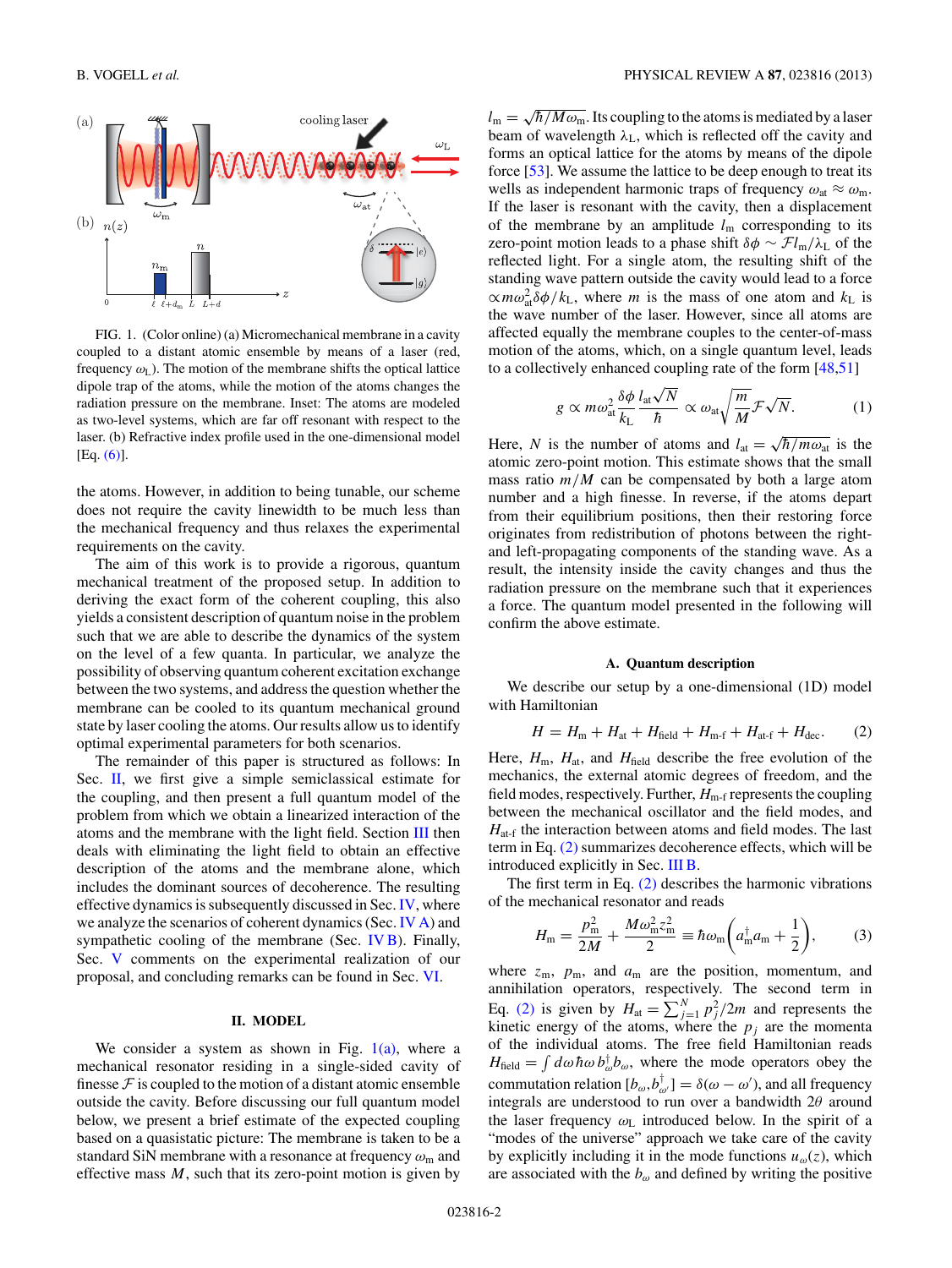<span id="page-2-0"></span>frequency parts of the fields as [\[54\]](#page-10-0)

$$
\hat{E}^{(+)}(z) = i \int d\omega \, \mathcal{E}_{\omega} u_{\omega}(z) b_{\omega}, \tag{4}
$$

$$
\hat{B}^{(+)}(z) = \frac{i}{c} \int d\omega \, \mathcal{E}_{\omega} \bar{u}_{\omega}(z) b_{\omega}.
$$
 (5)

Here,  $\mathcal{E}_{\omega} = \sqrt{\hbar \omega / \pi \epsilon_0 c A}$ ,  $\bar{u}_{\omega}(z) = \partial_z u_{\omega}(z) / i k$ , and A is the cross-sectional area of the modes. In the following we discuss the particular case of a membrane-in-the-middle setup [\[16\]](#page-10-0) based on a single-sided cavity, as shown in Fig.  $1(a)$ . However, other arrangements can be treated analogously by using the appropriate mode functions. This is shown explicitly in Appendix [A](#page-8-0) for a setup with a movable end mirror instead of the membrane.

We model the membrane and the semitransparent end mirror of the cavity by dielectric slabs at positions  $\ell$  and  $L$ , respectively  $[16,55]$ . The wave equation for the mode functions thus has to be solved for the refractive index profile

$$
n(z) = \begin{cases} n_{\text{m}} & \text{if } z \in [\ell, \ell + d_{\text{m}}] \\ n & \text{if } z \in [L, L + d] \\ 1 & \text{otherwise,} \end{cases} \tag{6}
$$

which is illustrated in Fig.  $1(b)$ , and with the boundary condition of a vanishing field at  $z = 0$ . The latter corresponds to the limiting case of an ideal mirror at position  $z = 0$ . In the above equation, thickness  $(d, d<sub>m</sub>)$  and refractive index  $(n, n<sub>m</sub>)$ of each slab determine the associated amplitude reflection and transmission coefficients, which read [\[56\]](#page-10-0)

$$
\mathfrak{r} = \frac{(n^2 - 1)\sin(kdn)}{2in\cos(kdn) + (1 + n^2)\sin(kdn)},\tag{7}
$$

$$
t = \frac{2in}{2in \cos(kdn) + (1+n^2)\sin(kdn)},
$$
\n(8)

for the end mirror and analogous expressions hold for the coefficients  $\mathfrak{r}_m$  and  $\mathfrak{t}_m$  of the membrane. As a result, the properly normalized mode functions read

$$
u_{\omega}(z) = \frac{1}{2i} \begin{cases} T_{\omega}(e^{ikz} - e^{-ikz}) & \text{if } 0 < z < \ell \\ T_{\omega}(\frac{e^{ikz}}{A_{\omega}^{*}} - \frac{e^{-ikz}}{A_{\omega}}) & \text{if } \ell + d_{\text{m}} < z < L \\ \frac{T_{\omega}}{T_{\omega}^{*}} e^{ikz} - e^{-ikz} & \text{if } z > L + d, \end{cases}
$$
(9)

where we have defined the coefficients

$$
A_{\omega} = \frac{\mathfrak{t}_{\mathfrak{m}} e^{-ikd_{\mathfrak{m}}}}{1 - \mathfrak{r}_{\mathfrak{m}} e^{2ik\ell}} \equiv |A_{\omega}| e^{i\varphi_{\omega}'}, \tag{10}
$$

$$
T_{\omega} = A_{\omega} \frac{\mathfrak{t}e^{-ikd}}{1 - \mathfrak{r}e^{2i(k\mathcal{L} + \varphi_{\omega}')} } \equiv |T_{\omega}|e^{i\varphi_{\omega}}.
$$
 (11)

Clearly,  $\varphi_{\omega}$  is the phase by which the standing wave pattern outside the cavity is shifted. In the limit of an almost transparent membrane and a high reflectivity end mirror, given by  $\mathfrak{r}_m \to 0$ ,  $|\mathfrak{r}| \to 1$ , the factor  $T_{\omega}$  represents the response of an empty single-sided Fabry-Pérot cavity with well-defined resonance frequencies  $\omega_v = v \pi c/L$ , where  $v = 1, 2, \dots$ . Around the latter,  $|T_{\omega}|^2$  can be approximated by a Lorentzian, i.e.,

$$
|T_{\omega}|^2\Big|_{\omega\approx\omega_v}\approx\frac{2\mathcal{F}}{\pi}\frac{\kappa^2}{\kappa^2+(\omega-\omega_v)^2}.\tag{12}
$$

Here,  $\kappa = c(1 - |\mathfrak{r}|)/2L|\mathfrak{r}|^{1/2}$  is half of the cavity linewidth and  $\mathcal{F} = \pi c/2\kappa L$  is the finesse, which we assume to be limited by the semitransparent end mirror. For small displacements  $z<sub>m</sub>$ the radiation pressure interaction between the membrane and the field in Eq.  $(2)$  is given by  $[48,57]$ 

$$
H_{\rm m\text{-}f} = \frac{\epsilon_0 (n_{\rm m}^2 - 1) \mathcal{A}}{2} \left[ \hat{E}^{(-)}(\ell + d_{\rm m}) \hat{E}^{(+)}(\ell + d_{\rm m}) - \hat{E}^{(-)}(\ell) \hat{E}^{(+)}(\ell) \right] z_{\rm m},\tag{13}
$$

which we will evaluate below.

Finally,  $H_{\text{at-f}}$  in Eq. [\(2\)](#page-1-0) describes the dipole interaction of the atoms with the light field. We model the atoms as two-level systems of transition frequency *ω*eg, from which the frequency *ω*<sub>L</sub> of the trapping laser is far detuned by *δ* =  $ω$ <sub>L</sub> −  $ω$ <sub>eg</sub> [see inset in Fig.  $1(a)$ ]. We further anticipate that all relevant field modes will lie within a bandwidth  $2\theta \ll |\delta|$  around the laser frequency, such that we can eliminate the upper level of the atoms and describe the atom-field interaction by an ac-Stark shift for atoms in the ground state

$$
H_{\text{at-f}} = \frac{\mu^2}{\hbar \delta} \sum_{j=1}^{N} \hat{E}^{(-)}(z_j) \hat{E}^{(+)}(z_j), \tag{14}
$$

where  $\mu$  is the atomic dipole moment and the  $z_j$  are the positions of the atoms.

### **B. Linearization around laser drive**

We now introduce the laser displayed in Fig.  $1(a)$ , which provides the optical lattice for the atoms and mediates the coupling between the atoms and the mechanical resonator. To do so, we carry out the replacement for the field mode operators

$$
b_{\omega} \to b_{\omega} + \delta(\omega - \omega_{\mathcal{L}})\alpha e^{-i\omega_{\mathcal{L}}t},\tag{15}
$$

where the amplitude  $\alpha$  is related to the running wave power  $P = \hbar \omega_L \alpha^2 / 2\pi$  of the incident laser. In the following we assume  $\alpha \gg 1$ , which allows us to linearize the interaction Hamiltonians  $H_{m-f}$  and  $H_{at-f}$  around the laser by only keeping terms of order  $\alpha$  and  $\alpha^2$ .

### *1. Membrane-field interaction*

We start with the membrane-field interaction  $H_{\text{m-f}}$  by inserting the field expansion in Eq. (4) together with the mode functions given in Eq.  $(9)$  into Eq.  $(13)$ , and then apply the above replacement to the field operators. The contribution  $\alpha \alpha^2$  yields a constant force on the membrane that can be accounted for by a redefinition of its equilibrium position. The contribution linear in  $\alpha$  provides the relevant interaction between mechanics and light field. For convenience we introduce  $\lambda_{l,\omega} = u_{\omega}(\ell)$  and  $\lambda_{r,\omega} = u_{\omega}(\ell + d_m)$  for the mode functions such that in a rotating frame with respect to the laser frequency the linearized membrane-field interaction  $H_{m-f}$  is given by the contribution linear in *α*:

$$
H_{\rm m\text{-}f} = \frac{\epsilon_0 (n_{\rm m}^2 - 1) \mathcal{A} \alpha}{2} \int d\omega \big[ \{\lambda_{r,\omega_{\rm L}}^* \lambda_{r,\omega} - \lambda_{l,\omega_{\rm L}}^* \lambda_{l,\omega} \} b_{\omega} - \{\lambda_{r,\omega}^* \lambda_{r,\omega_{\rm L}} - \lambda_{l,\omega}^* \lambda_{l,\omega_{\rm L}} \} b_{\omega}^\dagger \big] \mathcal{E}_{\omega} \mathcal{E}_{\omega_{\rm L}} z_{\rm m}.
$$
 (16)

At this point we need to make assumptions on the frequency dependence of the mode functions  $u_{\omega}(z)$  in order to proceed.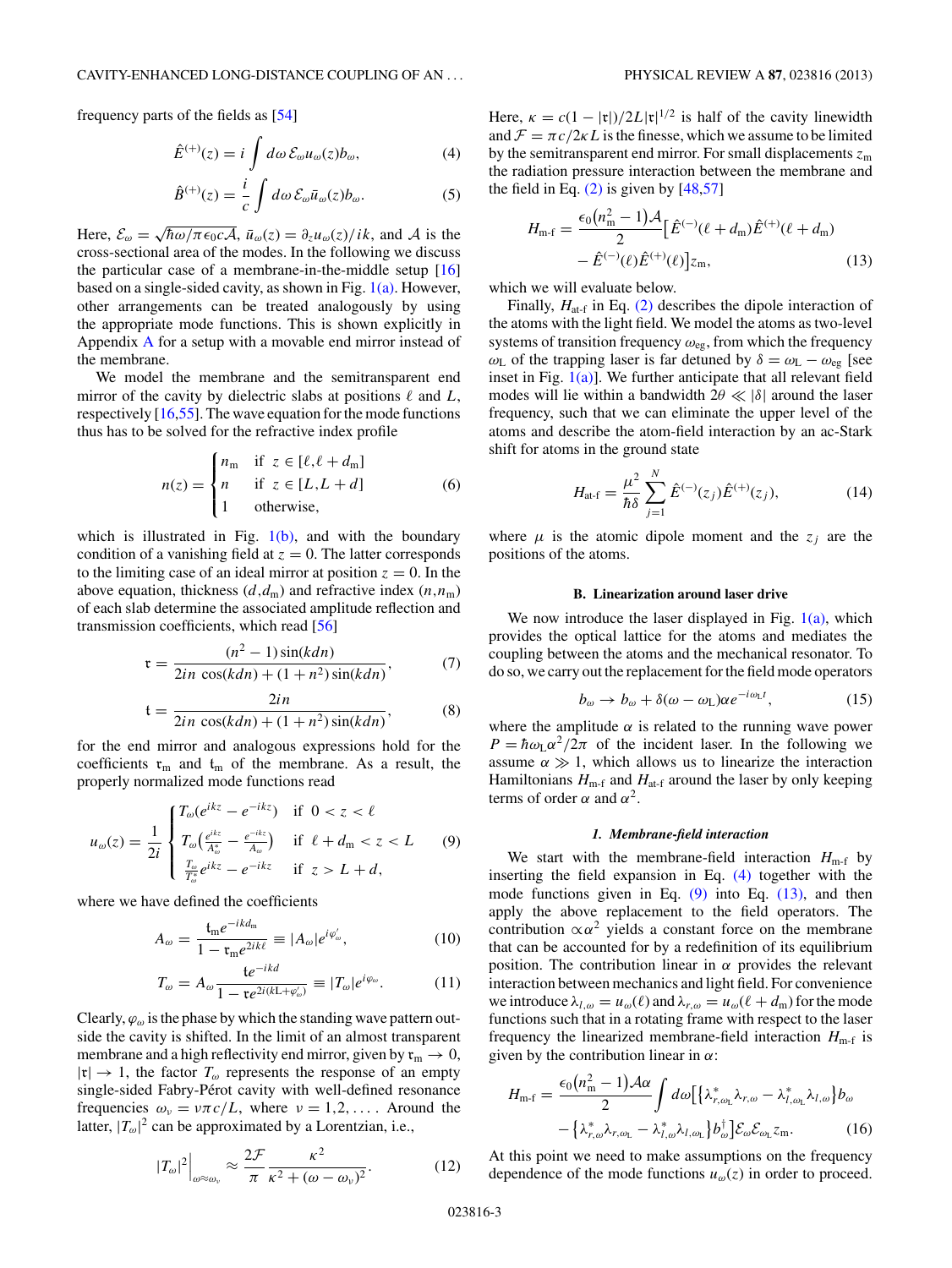<span id="page-3-0"></span>

FIG. 2. (Color online) Light fields involved in mediating the effective coupling. The laser-enhanced interactions (coupling constants *g*<sup>m</sup> and *g*at) correspond to a conversion between laser photons *ω*<sup>L</sup> (black) and sideband photons  $\omega_L \pm \omega_{\text{at,m}}$  [blue (dark) and red (light)]. The response profile of the cavity is indicated by the green dashed line and easily accommodates both sidebands in the bad cavity regime discussed in the text.

We focus on the case of a small membrane reflection  $|\mathfrak{r}_{m}|$ , such that the cavity response is not altered significantly by the presence of the membrane and assume that the laser is resonant with a cavity mode. As motivated in Sec. III below, we further assume a "bad cavity" regime, where the cavity half-linewidth  $\kappa$  is much larger than the separation of the relevant sidebands from the laser frequency  $\omega$ <sub>L</sub> (see Fig. 2). In this case we may approximate  $|T_{\omega}| \approx |T_{\omega_L}|$ , such that  $u_{\omega}(z) \approx u_{\omega_L}(z)$ , and by using  $\mathcal{E}_{\omega} \approx \mathcal{E}_{\omega_L}$  we obtain

$$
H_{\rm m\text{-}f} \approx \hbar g_{\rm m} \int \frac{d\omega}{\sqrt{2\pi}} (b_{\omega} e^{i\Delta\varphi_{\omega}} + b_{\omega}^{\dagger} e^{-i\Delta\varphi_{\omega}})(a_{\rm m} + a_{\rm m}^{\dagger}), \quad (17)
$$

with the phase difference  $\Delta \varphi_{\omega} = \varphi_{\omega} - \varphi_{\omega_L}$  and the membranefield coupling constant

$$
g_{\rm m} = \frac{\sqrt{\pi}}{2\hbar} \epsilon_0 (n_{\rm m}^2 - 1) \mathcal{A} \alpha \mathcal{E}_{\omega_{\rm L}}^2 l_{\rm m} (|\lambda_{r,\omega_{\rm L}}|^2 - |\lambda_{l,\omega_{\rm L}}|^2). \tag{18}
$$

In the limit  $k_L d_m \rightarrow 0$  of a thin membrane and small but constant reflection  $|\mathfrak{r}_{m}| \approx k_{\text{L}}d_{\text{m}}(n_{\text{m}}^{2} - 1)/2$  we can write the membrane-field coupling constant as

$$
g_{\rm m} = \frac{\alpha k_{\rm L} l_{\rm m}}{\sqrt{\pi}} |{\rm t}_{\rm m}| \sin(2k_{\rm L}\ell) |T_{\omega_{\rm L}}|^2 \tag{19}
$$

$$
= \frac{\alpha k_{\text{L}} l_{\text{m}}}{\sqrt{\pi}} \left| \mathfrak{r}_{\text{m}} \right| \frac{2\mathcal{F}}{\pi},\tag{20}
$$

where we assumed  $sin(2k_L \ell) = 1$  in the second line. This corresponds to placing the membrane on the slope of the intracavity intensity, where the coupling is maximal. In contrast, at points of zero intensity the coupling vanishes and higher orders in  $z_m$  would have to be considered [\[16\]](#page-10-0). However, these points will not be relevant in this work. Note that the coupling in Eq.  $(20)$  is enhanced by the finesse and that a similar calculation for a cavity with movable end mirror yields exactly the same interaction in Eq. (17), but with  $g_{\rm m} \rightarrow g'_{\rm m} = 2\alpha k_{\rm L}l_{\rm m}F/\pi^{3/2}$ , as detailed in Appendix [A.](#page-8-0)

### *2. Atom-field interaction*

The next step is the expansion of the ac-Stark shift Hamiltonian  $H_{at-f}$  in powers of *α*. We insert Eq. [\(4\)](#page-2-0) with the mode functions of Eq.  $(9)$  into Eq.  $(14)$  and apply the replacement, Eq. [\(15\).](#page-2-0) The resulting contribution proportional to  $\alpha^2$  provides an optical lattice trap that is seen by each atom and that is described by the potential  $V(z_j) = V_0 \sin^2(k_z z_j +$  $\varphi_{\omega_L}$ ) with lattice depth  $V_0 = \mu^2 \mathcal{E}_{\omega_L}^2 |\alpha|^2 / \hbar \delta$ . The minima  $\bar{z}_j$ for blue detuning  $(\delta > 0)$  are determined by the condition  $k_L \bar{z}_j + \varphi_{\omega_L} = \nu \pi$ , where  $\nu = 1, 2, \ldots$ . Combined with the kinetic energy of the atoms in  $H<sub>at</sub>$  a harmonic approximation around the trap minima defines the atomic trap frequency *ω*at via  $m\omega_{\text{at}}^2/2 = V_0 k_L^2$ . The contribution linear in  $\alpha$  yields the interaction between light field and atomic ensemble. By applying a Lamb-Dicke expansion around the equilibrium positions of the atoms  $\bar{z}_j$ , we obtain a linear interaction between the field modes *bω* and the fluctuations around the equilibrium position of each atom given by  $z_j = l_{at}(a_j^{\dagger} + a_j)/\sqrt{2}$ , where  $[a_j, a_j] = 1$ . In carrying out the remaining sum in Eq. [\(14\)](#page-2-0) we replace the  $\bar{z}_j$  by the center-of-mass position  $\bar{z}$  of the whole ensemble, which is a good approximation if  $\omega_{at}L_{at}/c \ll 1$ , where *L*at is the linear extension of the ensemble. For typical experimental parameters this assumption is fulfilled in general (see Sec. [V\)](#page-7-0). As a result, the light field only couples to the (see Sec. V). As a result, the light field only couples to the atomic center-of-mass mode  $a_{at} = \sum_j a_j / \sqrt{N}$  according to

$$
H_{\text{at-f}} = \hbar g_{\text{at}} \int \frac{d\omega}{\sqrt{2\pi}} (b_{\omega} e^{i\Delta\varphi_{\omega}} + b_{\omega}^{\dagger} e^{-i\Delta\varphi_{\omega}})(a_{\text{at}} + a_{\text{at}}^{\dagger})
$$
  
 
$$
\times \sin\left[(k - k_{\text{L}})\bar{z} + \Delta\varphi_{\omega}\right],
$$
 (21)

where the atom-field coupling

$$
g_{\rm at} = \frac{\omega_{\rm at}}{2\alpha k_{\rm L} l_{\rm at}} \sqrt{\pi} \sqrt{N} \tag{22}
$$

is enhanced by the square root of the number of atoms.

### *3. Final linearized Hamiltonian*

In summary, the final linearized Hamiltonian contains interactions between the field modes and the mechanical and atomic center-of-mass motion. We neglect the constant contribution in Eq.  $(3)$  and together with Eq.  $(17)$  and Eq.  $(21)$ the linearized Hamiltonian in a frame rotating at the laser frequency reads

$$
H_{\text{lin}} = \hbar \omega_{\text{m}} a_{\text{m}}^{\dagger} a_{\text{m}} + \hbar \omega_{\text{at}} a_{\text{at}}^{\dagger} a_{\text{at}} + \int d\omega \,\hbar \,\Delta_{\omega} b_{\omega}^{\dagger} b_{\omega}
$$

$$
+ \hbar g_{\text{m}} \int \frac{d\omega}{\sqrt{2\pi}} (b_{\omega} + b_{\omega}^{\dagger}) (a_{\text{m}} + a_{\text{m}}^{\dagger})
$$

$$
+ \hbar g_{\text{at}} \int \frac{d\omega}{\sqrt{2\pi}} (b_{\omega} + b_{\omega}^{\dagger}) (a_{\text{at}} + a_{\text{at}}^{\dagger}) \sin(\Delta_{\omega} \bar{z}/c + \Delta \varphi_{\omega}). \tag{23}
$$

Here,  $\Delta_{\omega} = \omega - \omega_L$  and we have absorbed the phase factors  $e^{\pm i\Delta\varphi_{\omega}}$  appearing in Eqs. (17) and (21) into the field operators *bω*. The effect of the cavity response *Tω* enters both via the membrane-field coupling  $g_m$ , which depends on  $|T_{\omega_L}|^2$ , and the phase  $\varphi_{\omega} = \arg\{T_{\omega}\}\)$  contained in  $\Delta\varphi_{\omega}$ .

### **III. EFFECTIVE DYNAMICS**

We are interested in deriving the effective equations of motion (EOMs) describing the coupling between the atoms and the mechanical oscillator, which are obtained by eliminating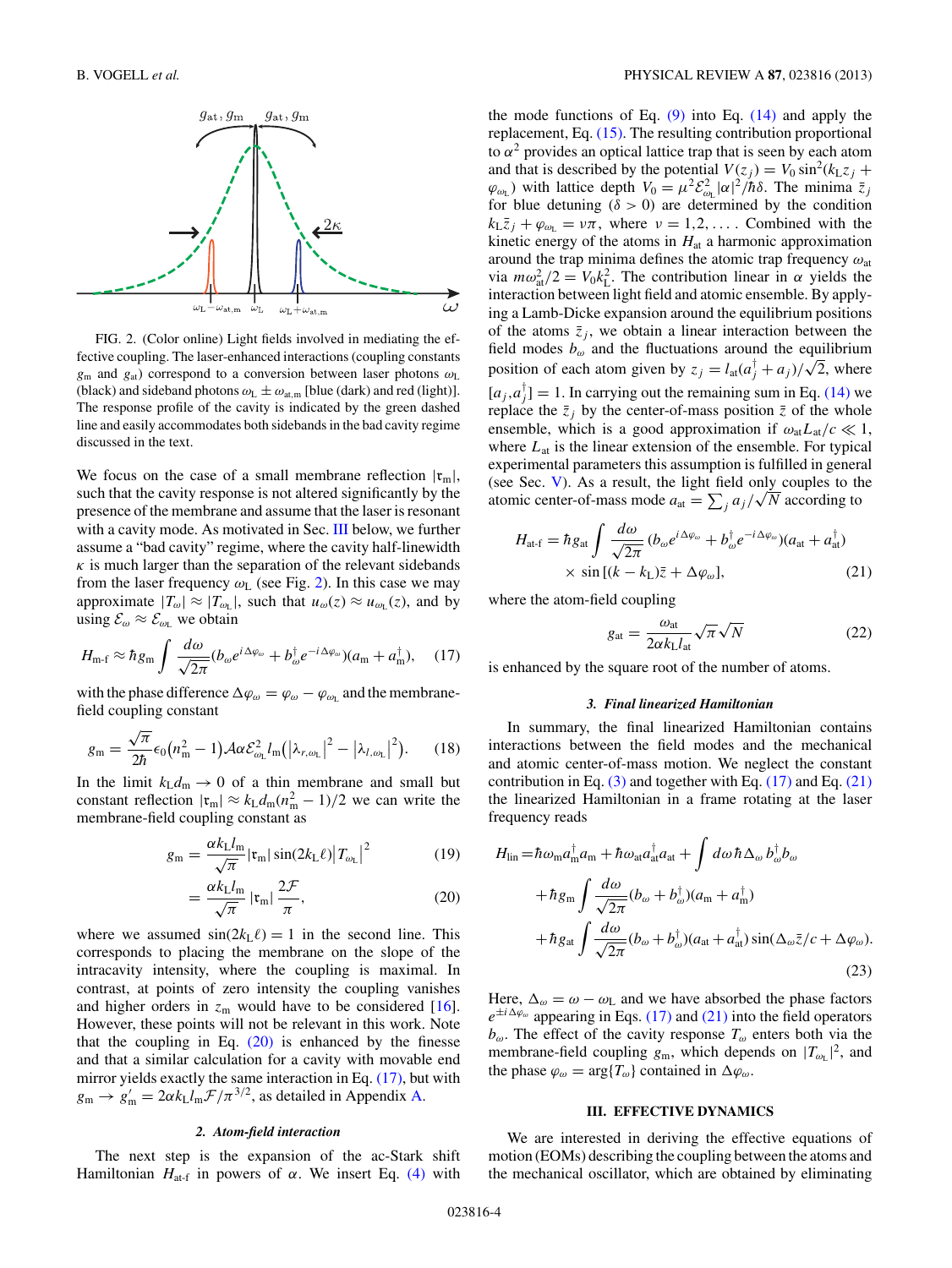<span id="page-4-0"></span>the light field in a Born-Markov approximation. Motivated by the experimental considerations presented below in Sec. [V,](#page-7-0) we focus in the following on the bad cavity regime, where the cavity half-linewidth  $\kappa$  is much larger than the atomic and mechanical frequency, i.e.  $\kappa \gg \omega_{\text{at}}$ ,  $\omega_{\text{m}}$  as depicted in Fig. [2.](#page-3-0) Also assuming the weak-coupling conditions  $\omega_{\rm at}, \omega_{\rm m} \gg$  $g_{at}^2, g_{m}^2, g_{at}g_{m}$  we find that the resonant terms in Eq. [\(23\)](#page-3-0) involve field operators at the sideband frequencies  $\omega = \omega_L \pm \omega_{at,m}$ , and we choose  $\omega_{at} \approx \omega_m$  to ensure resonant interactions. We further assume that the laser is resonant with a cavity mode, i.e.,  $\omega_L \approx \omega_v$  as shown in Fig. [2,](#page-3-0) which yields a high intracavity intensity, but also ensures that both sidebands enter the cavity equally well, i.e., that there is no spectral filtering. In the described regime the cavity adiabatically follows the mechanical oscillator and the atoms and needs not be treated as an independent degree of freedom. The opposite "resolved sideband" limit, where  $\kappa \ll \omega_m, \omega_{at}$ , would require a different treatment and is not considered in this work. Finally, note that the assumptions described here already entered in the derivation of Eq. [\(23\).](#page-3-0)

### **A. Elimination of the light field**

We start by stating the complete hierarchy of time scales for our calculation

$$
\delta \gg \theta \gg \frac{1}{\tau}, \kappa \gg \omega_{\text{at}}, \omega_{\text{m}} \gg g_{\text{m}}^2, g_{\text{at}}^2, g_{\text{m}}g_{\text{at}}, \tag{24}
$$

where  $\tau = \bar{z}/c$  is the propagation time between mechanics and atomic ensemble. The leftmost inequality is needed to model the atom-light interaction by an ac-Stark shift as described in Sec. [II A.](#page-1-0) We assume a broad spectrum of field modes such that its bandwidth  $2\theta$  is large compared to all frequencies associated with the system evolution. Below, this allows us to distinguish the temporal order of the light field's interactions with the atoms and the mechanical resonator. Motivated by experimental parameters (see Sec.  $V$ ), we assume that the retardation time between the two systems is short compared to the system's evolution, i.e.,  $1/\tau \gg \omega_{at}, \omega_{m}$ . Finally, we have the bad cavity assumption as well as the weak-coupling assumptions  $\omega_{\rm at}, \omega_{\rm m} \gg$  $g_{at}^2, g_m^2, g_{at}g_m$  as discussed in the previous paragraph.

To derive the effective EOMs for the mechanical oscillator and the atoms we start with the Heisenberg EOMs for the quadrature operators obtained from the linearized Hamiltonian given in Eq.  $(23)$  (see Appendix [B](#page-8-0) for details). We then formally integrate the EOMs for the field quadratures. By inserting the resulting expressions into the Heisenberg equations for mechanics and atoms and applying the Born-Markov approximation, we obtain effective quantum Langevin equations (QLEs) with interactions retarded by a time  $\tilde{\tau} = \tau + 1/\kappa$ . The additional contribution 1*/κ* represents the retardation due to the cavity and follows from the Taylor expansion of *ϕω* around the cavity resonance. From Eq. (24) we see that *ω*at*τ*˜ 1, so that we can neglect these retardations in the following, and thus obtain effective QLEs that are local in time:

$$
\dot{p}_{\rm m} = -\omega_{\rm m}x_{\rm m} + gx_{\rm at} + \sqrt{\gamma_{\rm m}^{\rm diff}} F_{\rm m}(t),\tag{25a}
$$

$$
\dot{x}_{\rm m} = \omega_{\rm m} p_{\rm m},\tag{25b}
$$

$$
\dot{p}_{\text{at}} = -\omega_{\text{at}}x_{\text{at}} + gx_{\text{m}},\tag{25c}
$$

$$
\dot{x}_{\text{at}} = \omega_{\text{at}} p_{\text{at}}.\tag{25d}
$$

Here,  $F_m(t)$  and  $\gamma_m^{\text{diff}}$  are defined below, and  $g = 2g_{at}g_m$  is the effective coupling between the two systems. From the above equations we can read off the corresponding effective Hamiltonian

$$
H_{\rm eff} = \hbar \omega_{\rm m} a_{\rm m}^{\dagger} a_{\rm m} + \hbar \omega_{\rm at} a_{\rm at}^{\dagger} a_{\rm at} - \hbar g x_{\rm m} x_{\rm at},\tag{26}
$$

where the effective coherent coupling *g* contains the desired enhancements and is explicitly given by

$$
g = 2g_{\text{at}}g_{\text{m}} = \omega_{\text{at}} \frac{l_{\text{m}}}{l_{\text{at}}} |\mathfrak{r}_{\text{m}}| \sqrt{N} \frac{2\mathcal{F}}{\pi}.
$$
 (27)

The noise operator  $F_m(t)$  appearing in Eq. (25a) is Hermitian and represents the radiation pressure noise originating from the intracavity light field. It is characterized by the two-time correlation function

$$
\langle F_{\rm m}(t)F_{\rm m}(t')\rangle = \delta_{\theta}(t-t'),\tag{28}
$$

and the associated diffusion rate

$$
\gamma_{\rm m}^{\rm diff} = 2g_{\rm m}^2 = \frac{4P}{Mc^2} \frac{\omega_{\rm L}}{\omega_{\rm m}} |\mathfrak{r}_{\rm m}|^2 \left(\frac{2\mathcal{F}}{\pi}\right)^2 \tag{29}
$$

appearing in Eq. (25a). The expression  $\delta_{\theta}(t - t')$  denotes a representation of the *δ*-function that is peaked on the time scale  $1/\theta$ . As explained in Appendix [B](#page-8-0) this momentum diffusion rate appears as a fundamental limitation in any optomechanical system, and it was recently observed in an experiment [\[58\]](#page-11-0).

### **B. Decoherence and imperfections**

In the following we will discuss the main decoherence channels of the mechanical oscillator and the atoms. In addition to the radiation pressure noise derived above, these include thermal decoherence due to finite support temperature and absorption of laser photons in the membrane, as well as light-induced momentum diffusion of the atoms.

The mechanical resonator is coupled to a support of temperature  $T_0$ , which leads to a finite linewidth  $\gamma_m$  due to clamping losses, but also to thermal decoherence at rate  $\gamma_{\rm m} N_{\rm m} \approx \frac{k_B T_0}{\hbar Q_{\rm m}}$ , where  $k_B$  is the Boltzmann constant and  $Q_{\rm m} = \omega_{\rm m}/\tilde{\gamma}_{\rm m}$  is the mechanical quality factor. In addition, the membrane is also heated by absorbing photons from the coupling laser. We model this heating effect by introducing an effective bath temperature  $T_{\text{eff}} = T_0 + \delta T$ , where  $\delta T = \frac{P_{\text{abs}}}{K_{\text{th}}}$  is the temperature increase due to absorbed laser power  $P_{\text{abs}}$ in the center of the membrane, representing a worst-case estimate  $[45]$ . The thermal link  $K<sub>th</sub>$  connects the center of the membrane to the support and depends on the thermal conductivity and the thickness of the membrane, as well as the beam waist of the laser (see Appendix  $C$ ). Further, the absorbed power for a membrane sitting on a slope of the intracavity intensity is given by  $P_{\text{abs}} = \mathfrak{a}_{\text{m}}^2 \frac{4\mathcal{F}}{\pi} P$ , where  $\mathfrak{a}_{\text{m}}^2 = 1 - \mathfrak{r}_{\text{m}}^2 - \mathfrak{t}_{\text{m}}^2$ is the power absorption coefficient. The resulting effective bath occupation is thus given by

$$
\overline{N}_{\rm m} \approx \frac{k_B T_{\rm eff}}{\hbar \omega_{\rm m}} = \frac{k_B}{\hbar \omega_{\rm m}} \bigg( T_0 + \frac{a_{\rm m}^2}{K_{\rm th}} \frac{4\mathcal{F}}{\pi} P \bigg),\tag{30}
$$

as described in more detail in Appendix [C.](#page-9-0)

Atoms in a three-dimensional (3D) standing wave undergo diffusion processes. In our treatment these diffusion processes drop out as an artifact of the 1D model, as already mentioned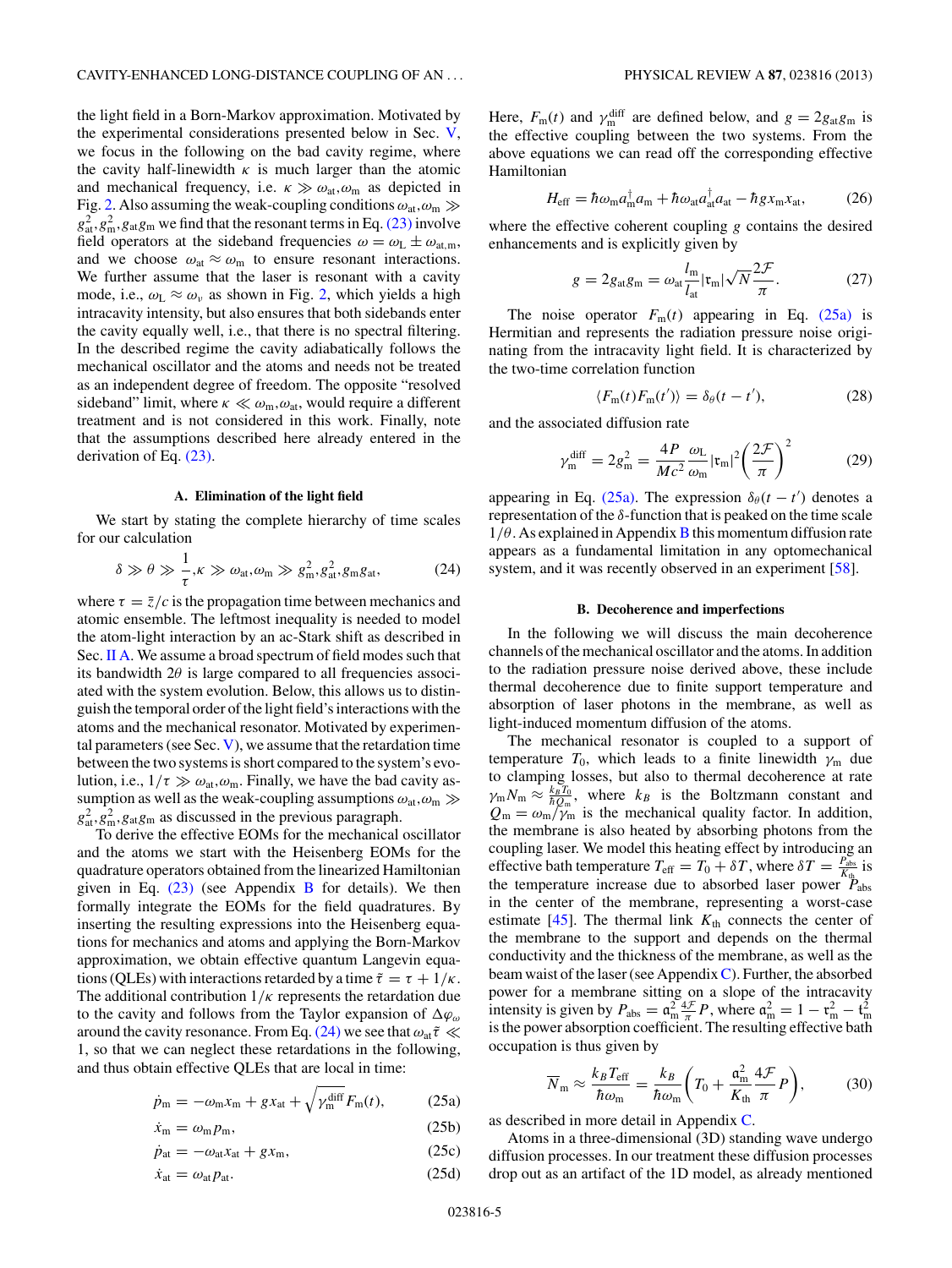<span id="page-5-0"></span>in Appendix  $\overline{B}$  $\overline{B}$  $\overline{B}$  and in Ref. [\[48\]](#page-10-0). Therefore, we have to add the proper momentum diffusion for atoms in a 3D standing wave as, e.g., derived in Ref. [\[59\]](#page-11-0) and given by  $\gamma_{\text{at}}^{\text{diff}} = (k_L l_{\text{at}})^2 \gamma_{\text{se}} V_0 / \hbar |\delta|$ , where  $\gamma_{\text{se}}$  is the natural linewidth of the transition.

Taking all of these noise sources into account, we can now give the full QLEs describing the effective dynamics of the system:

$$
\dot{a}_{\rm m}(t) = -\frac{i}{\hbar} [a_{\rm m}, H_{\rm eff}] - \frac{\gamma_{\rm m}}{2} a_{\rm m}(t) + i \sqrt{\frac{\gamma_{\rm m}^{\rm diff}}{2}} F_{\rm m}(t) + \sqrt{\gamma_{\rm m}} \xi(t), \tag{31}
$$

$$
\dot{a}_{\rm at}(t) = -\frac{i}{\hbar} [a_{\rm at}, H_{\rm eff}] + i \sqrt{\frac{\gamma_{\rm at}^{\rm diff}}{2}} F_{\rm at}(t). \tag{32}
$$

Here, the operator  $\xi(t)$  models thermal mechanical noise and is characterized by  $[\xi(t), \xi^{\dagger}(t')] = \delta(t - t')$  and  $\langle \xi^{\dagger}(t) \xi(t') \rangle =$  $\overline{N}_{m}\delta(t-t')$  [\[54\]](#page-10-0). In analogy to  $F_{m}(t)$ , the Hermitian noise operator  $F_{at}(t)$  accounts for atomic diffusion and satisfies  $\langle F_{\text{at}}(t) F_{\text{at}}(t') \rangle = \delta(t - t').$ 

Finally, we comment on photon loss on the optical path between the membrane and the atoms. Such loss could be modeled by placing a beam splitter of suitable reflectivity between the two systems, such that the light fields  $b_{\omega}$  are coupled to additional vacuum modes. Integrating out the light fields as above would then yield a reduced coherent coupling, analogous to the situation treated in Refs. [\[48,51\]](#page-10-0). There, a similar setup without cavity was discussed, and photon loss through the membrane into the −*z* direction was included (cf. Fig. [1\)](#page-1-0).

#### **IV. DISCUSSION AND APPLICATIONS**

In the previous sections, we have reduced the description of our setup to the effective QLEs (31) and (32), which feature a coherent coupling between the atoms and the membrane as described by the effective Hamiltonian [\(26\).](#page-4-0) However, they also contain a number of thermal and light-induced noise sources, whose impact we discuss in the following for two different scenarios. Our final goal is to establish interesting regimes of operation for the proposed setup.

#### **A. Coherent dynamics**

As a first scenario we consider the observation of the coherent dynamics induced by the interaction term in the Hamiltonian  $(26)$ . A signature of the coupling is the normal mode splitting ∼*g*, which is visible in the fluctuation spectra of the oscillators, as soon as it exceeds their amplitude decay rates (see Ref. [\[60\]](#page-11-0) for an analogous discussion in standard optomechanics). Note that normal mode splitting also occurs for classical oscillators and that it is visible also at high temperatures [\[60\]](#page-11-0). This effect could be observed with an additional weak probe laser coupled to the cavity that reads out the membrane vibrations. Analyzing the frequency spectrum of the reflected light would reveal the normal modes. In the time domain, the same effect gives rise to an oscillatory exchange of excitations between the membrane and the atomic vibrations. These oscillations could be observed with the probe laser after exciting the membrane with a piezo at frequency *ω*m.



FIG. 3. (Color online) Coherent dynamics: We plot the ratios  $\gamma_{at}^{\text{diff}}/g$ ,  $\gamma_{m}^{\text{diff}}/g$ , and  $\gamma_{m}^{\text{th}}/g$  as a function of finesse to illustrate the strong-coupling conditions in Eq. (34). One clearly observes a tradeoff between mechanical heating  $(\gamma_m^{\text{th}})$  and radiation pressure noise ( $\gamma_{\rm m}^{\rm diff}$ ). Parameters other than  $\mathcal F$  are taken from Table I.

Ultimately, one would like to observe the effects of the coherent coupling on a single quantum level. In this context, the regime  $g \ll \omega_{\rm m} \approx \omega_{\rm at}$  appears naturally, where the effective interaction in Eq.  $(26)$  can be approximated by a beam-splitter Hamiltonian according to

$$
H_{\rm eff} \approx \hbar \omega_{\rm m} a_{\rm m}^{\dagger} a_{\rm m} + \hbar \omega_{\rm at} a_{\rm at}^{\dagger} a_{\rm at} - \frac{\hbar g}{2} (a_{\rm m}^{\dagger} a_{\rm at} + a_{\rm at}^{\dagger} a_{\rm m}), \quad (33)
$$

which enables the *coherent* transfer of single excitations between the atoms and the membrane. Since all decoherence mechanisms are detrimental in this case, the coupling has to exceed all of the associated rates as expressed by the strong-coupling conditions

$$
g \gg \gamma_{\rm at}^{\rm diff}, \gamma_{\rm m}^{\rm diff}, \gamma_{\rm m}^{\rm th},\tag{34}
$$

where  $\gamma_m^{\text{th}} = \gamma_m \overline{N}_m$ . In order to identify a regime where all of these inequalities can be fulfilled, we plot in Fig. 3 the ratios  $\gamma_{\rm at}^{\rm diff}/g$ ,  $\gamma_{\rm m}^{\rm diff}/g$ , and  $\gamma_{\rm m}^{\rm th}/g$  as a function of finesse, while fixing all other system parameters to the values of Table I. Note that  $g \propto \mathcal{F}$ , such that the relative importance  $\gamma_{\text{at}}^{\text{diff}}/g$  of the atomic decoherence decreases as  $1/\mathcal{F}$ , although  $\gamma_{\text{at}}^{\text{diff}}$  is constant. In contrast, the mechanical radiation pressure noise grows quadratically with F, such that  $\gamma_m^{\text{diff}}/g \propto \mathcal{F}$ . Finally,  $\gamma_m^{\text{th}}/g$ scales as  $1/\mathcal{F}$  for small finesses and then saturates due to the laser-induced heating of the membrane for large finesses. The plot shows that the atomic heating is irrelevant for the chosen parameters (which is due to the chosen large detuning *δ*),

TABLE I. Optimized parameter set based on the considerations in Secs. IV and [V.](#page-7-0) The two leftmost columns show the mechanical and atomic parameters, respectively, while the column on the right displays the resulting coupling and decoherence rates.

|                          | $2\pi \times 400$ kHz                 | $\omega_{\rm at}$ $2\pi \times 400$ kHz                |                             | $214$ kHz                                |
|--------------------------|---------------------------------------|--------------------------------------------------------|-----------------------------|------------------------------------------|
| $\omega_{\rm m}$         |                                       |                                                        | $\overline{g}$              |                                          |
|                          | $M = 3.6 \times 10^{-11}$ kg          | $\omega_{I}$ $2\pi \times 384 \text{ THz}$             | $\gamma_{\rm m}^{\rm diff}$ | 60 kHz                                   |
|                          | $Q_{\rm m}$ 10 <sup>7</sup>           | $\delta = 2\pi \times 1.0 \text{ GHz}$                 |                             | $\gamma_{\text{at}}^{\text{diff}}$ 8 kHz |
|                          | $T_0$ 1.6 K                           | $m$ 1.44 $\times$ 10 <sup>-25</sup> kg                 | $\gamma_{\rm m}^{\rm th}$   | 73 kHz                                   |
|                          | $K_{\rm th}$ 4 × 10 <sup>-7</sup> W/K | $N = 108$                                              |                             | $\delta T$ 4 K                           |
| $\mathfrak{a}^2_{\rm m}$ | $10^{-6}$                             | $\lambda$ 9.6 $\times$ 10 <sup>-8</sup> m <sup>2</sup> |                             |                                          |
|                          | $r_{\rm m}$ 0.47                      | $\mu$ 1.5 × 10 <sup>-29</sup> C m                      |                             |                                          |
| $\mathcal{F}$            | 450                                   | $P = 2.8$ mW                                           |                             |                                          |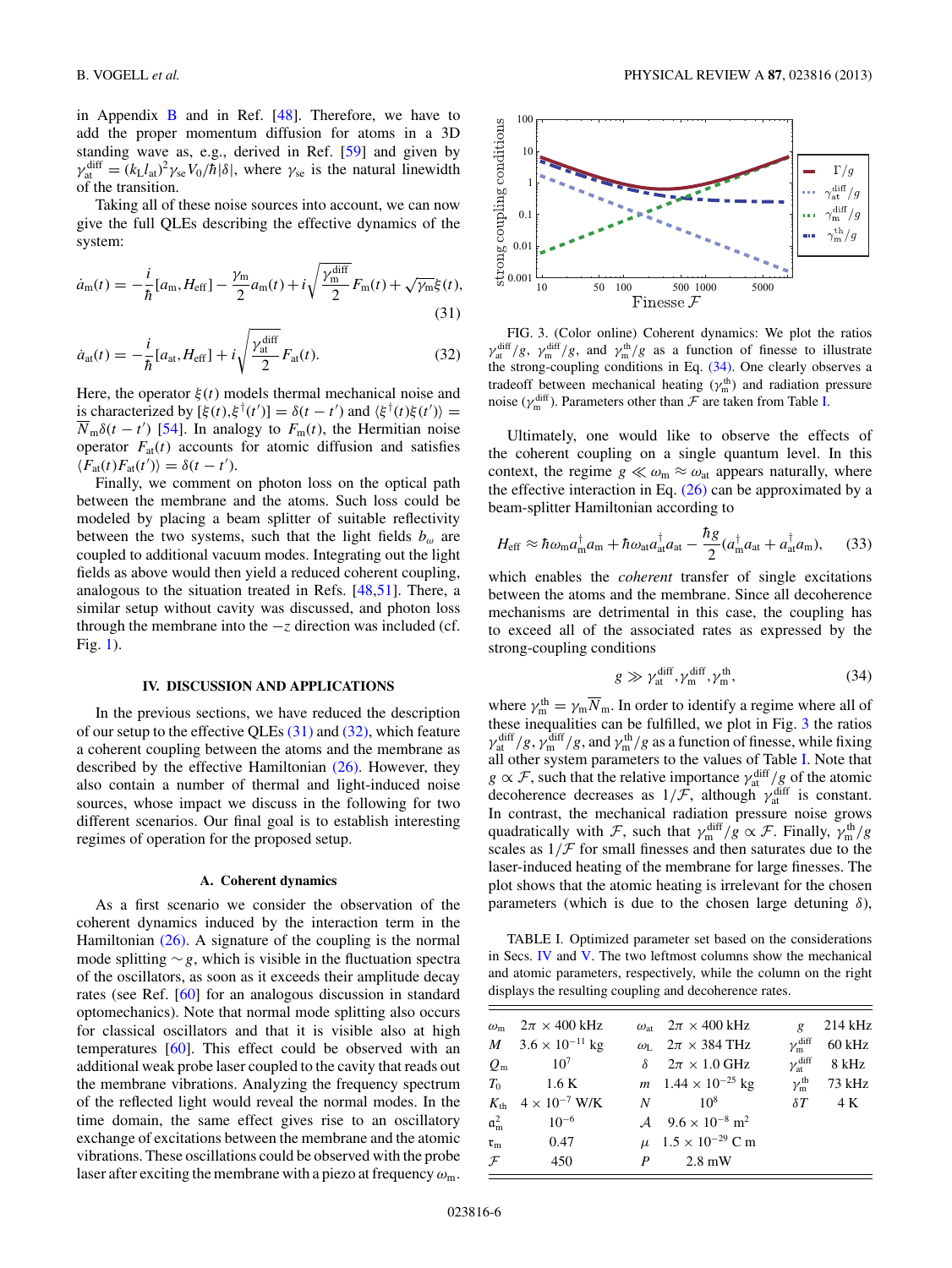<span id="page-6-0"></span>whereas there is a clear tradeoff between mechanical heating and radiation pressure noise, with the latter dominating at high finesses. To illustrate this, the plot also shows the sum  $\Gamma/g$  of the above ratios, where  $\Gamma = \gamma_{at}^{diff} + \gamma_m^{diff} + \gamma_m^{th}$ . While  $\Gamma/g \lesssim 10$  over the whole plot range, one clearly sees that there is an optimal value of the finesse at  $\mathcal{F} \approx 300$ , where  $\Gamma/g \approx 1$ . Interestingly, the condition  $g \gg \gamma_m^{\text{diff}}$  implies an asymmetry in the coupling constants according to  $g_{at} \gg g_m$ [cf. Eqs. [\(27\)](#page-4-0) and [\(29\)\]](#page-4-0).

The above estimates show that observing normal mode splitting, as well as quantum coherent dynamics, is possible for present-day parameters. Going further, the interaction in Eq. [\(33\)](#page-5-0) can be the basis for a quantum state transfer protocol between the two systems (see, e.g., Ref. [\[61\]](#page-11-0)), which could become feasible for a more optimized setup.

### **B. Sympathetic cooling**

The versatility of the atoms allows one to switch on dissipation, e.g., by laser cooling their motion [\[51,52\]](#page-10-0). Together with the resonant phonon exchange between the mechanics and the atoms contained in the Hamiltonian in Eq. [\(26\),](#page-4-0) this gives rise to a sympathetic cooling effect for the membrane in analogy to optomechanical cavity cooling. To describe this effect, we model the laser cooling by introducing an amplitude decay rate  $\gamma_{\text{at}}^{\text{cool}}/2$  for the atomic center-of-mass mode, such that the QLE [\(32\)](#page-5-0) is replaced by

$$
\dot{a}_{\rm at}(t) = -\frac{i}{\hbar} [a_{\rm at}, H_{\rm eff}] - \frac{\gamma_{\rm at}^{\rm cool}}{2} a_{\rm at}(t) + i \sqrt{\frac{\gamma_{\rm at}^{\rm diff}}{2}} F_{\rm at}(t) + i \sqrt{\gamma_{\rm at}^{\rm cool}} F_{\rm cool}(t). \tag{35}
$$

Here,  $F_{\text{cool}}$  is a bosonic *δ*-correlated vacuum noise operator with  $\langle F_{\text{cool}}(t) F_{\text{cool}}^{\dagger}(t') \rangle = \delta(t - t')$  [\[54\]](#page-10-0).

To gain insight into the cooling dynamics, we first consider the adiabatic limit  $g \ll \gamma_{\rm at}^{\rm cool}$ , where the atomic decay is so fast that the atoms adiabatically follow the membrane. In this case, we may eliminate the atoms and obtain an effective QLE for the mechanical resonator, from which we calculate the EOM for its mean occupation  $n = \langle a_m^{\dagger} a_m \rangle$ :

$$
\dot{n}(t) = -\left(\frac{\gamma_{\rm m}}{2} + \frac{\Gamma_{\rm cool}}{2}\right)[n(t) - n_{\rm ss}].\tag{36}
$$

Here, we have introduced the sympathetic cooling rate

$$
\Gamma_{\text{cool}} = \frac{g^2}{\gamma_{\text{at}}^{\text{cool}}} \frac{1}{1 + \left(\gamma_{\text{at}}^{\text{cool}} / 4\omega_m\right)^2},\tag{37}
$$

as well as the steady-state occupation of the mechanical oscillator

$$
n_{\rm ss} \approx \frac{\gamma_{\rm m} \overline{N}_{\rm m} + \gamma_{\rm m}^{\rm diff}/2}{\gamma_{\rm m} + \Gamma_{\rm cool}} + \left(\frac{\gamma_{\rm at}^{\rm cool}}{4\omega_{\rm at}}\right)^2 + \frac{\gamma_{\rm at}^{\rm diff}}{2\gamma_{\rm at}^{\rm cool}}
$$
  

$$
\equiv n_{\rm ss,1} + n_{\rm ss,2} + n_{\rm ss,3}.
$$
 (38)

The  $n_{ss,i}$  represent the contributions due to mechanical heating, "rotating" terms in the coupling  $(a_{m}a_{at}, a_{m}^{\dagger}a_{at}^{\dagger})$ , and atomic heating, respectively, and we display them in Fig.  $4(a)$  as a function of finesse for the parameters of Table [I.](#page-5-0) It is clear that the total occupation number is dominated by the mechanical noise  $n_{ss,1}$ , which we thus discuss in detail in the following.



FIG. 4. (Color online) Sympathetic cooling of the membrane: Mechanical steady-state occupation number. (a) Approximate total occupation number  $n_{ss}$  with its individual contributions in the adiabatic limit [Eq. (38)] as a function of  $\mathcal F$  and for  $\gamma_{\text{at}}^{\text{cool}} = 240 \text{ kHz}$ . For comparison, the exact mechanical occupation  $n_{\rm ss}^{\rm exact}$ , which results from solving the QLEs  $(31)$  and  $(35)$ , is depicted as a black line. (b) Exact steady-state occupation number  $n_{\text{ss}}^{\text{exact}}$  as a function of  $\mathcal F$  and  $γ<sub>at</sub><sup>cool</sup>$ . The top axis displays the corresponding coherent coupling *g* and the contours indicate the associated occupation numbers. For both plots the parameters from Table [I](#page-5-0) have been used.

Note that we have  $\Gamma_{\text{cool}} \propto \mathcal{F}^2$ , while  $\gamma_{\text{m}}^{\text{diff}} \propto \mathcal{F}^2$ , and the laserinduced contribution to  $\overline{N}_{\text{m}}$  scales as  $\mathcal{F}$ . For  $\gamma_{\text{m}} \ll \Gamma_{\text{cool}}$  we thus obtain

$$
n_{\text{ss},1} \approx \frac{2\gamma_{\text{at}}^{\text{cool}}\omega_L}{N\omega_{\text{at}}^3mc^2}P\left(1+\frac{a}{\mathcal{F}}\right) + b\frac{N_{\text{m}}}{\mathcal{F}^2},\tag{39}
$$

where  $a = \pi k_B M c^2 \frac{a^2}{m} \gamma_m / 2\hbar \omega_L |\mathbf{r}_m|^2 K_{\text{th}}$  and  $b =$  $\gamma_{\text{at}}^{\text{cool}} M \pi^2 \gamma_{\text{m}} / 4 \omega_{\text{at}}^2 m |\mathfrak{r}_{\text{m}}|^2 \tilde{N}$ . Here, the three contributions are due to light-induced diffusion, laser-induced heating, and nonzero support temperature, respectively. With the prefactors in the above expression fixed by the considerations of Sec.  $V$ , we conclude that within the adiabatic limit it is advantageous to work with high finesses.

While the above argument yields simple analytic expressions that can be used to guide the search for optimal parameters, it is only valid as long as  $g \lesssim \gamma_{\rm at}^{\rm cool}$ . However, to optimize the parameters we need a solution also valid for larger coupling *g*, which can be obtained by solving the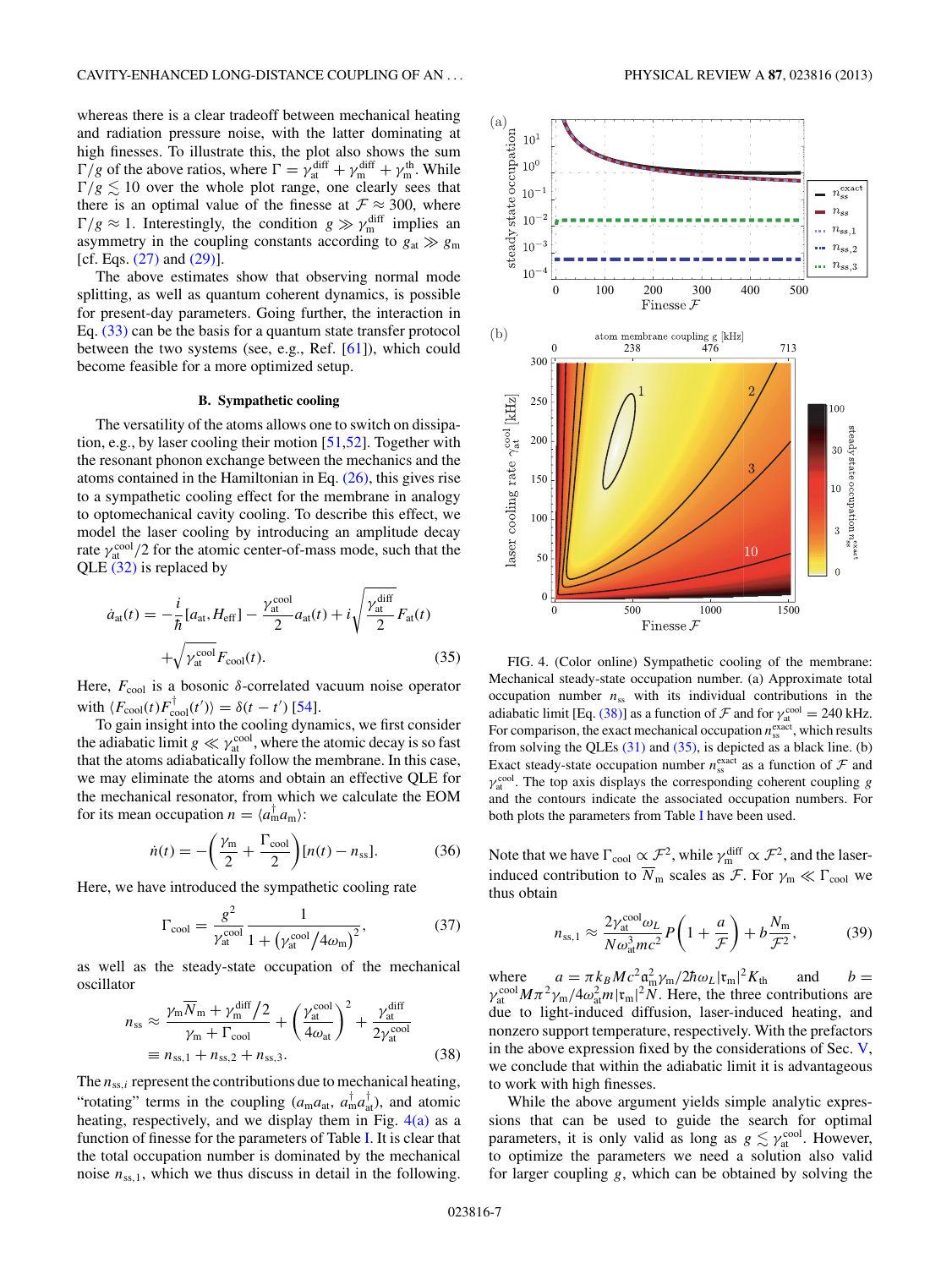<span id="page-7-0"></span>QLEs  $(31)$  and  $(35)$  exactly. For small finesses  $\mathcal{F} < 500$  and fixed laser cooling rate the resulting mechanical occupation number  $n_{ss}^{\text{exact}}$  is displayed as a black line in Fig.  $4(a)$ , showing that the deviations of the two approaches in this parameter range are not too large. For higher finesses, a more complete picture can be gained from Fig.  $4(b)$ , where we show the full solution as a function of finesse (coupling) and cooling rate. Clearly, increasing the finesse beyond a certain optimal value does *not* yield lower occupation numbers, in contrast to the tendency derived above. However, the optimal value of the finesse roughly occurs for  $g \approx \gamma_{at}^{\text{cool}}$ , which is on the border of the adiabatic regime. In particular, we find  $n_{ss}^{\text{exact}} \lesssim 1$ for  $\mathcal{F} \approx 450$  and  $\gamma_{\text{at}}^{\text{cool}} \approx 220$  kHz. We thus conclude that ground-state cooling of the membrane is possible for realistic experimental parameters.

Besides the formal similarity of our cooling scheme to optomechanical cavity cooling, there are two important differences. First, the atomic dissipation is*tunable*, i.e., after cooling the membrane close to its ground state one can switch off the dissipation and then observe coherent dynamics between the two systems (Sec. [IV A\)](#page-5-0). This is not the case in cavity optomechanics, where the cavity decay is fixed. Second, our scheme does not require "resolved sideband" conditions for the cavity. On the contrary, we want to operate in a regime where *κ ω*m*,ω*at, which greatly relaxes the experimental requirements on the cavity. In this sense, the cooling scheme described here is complementary to standard optomechanical cavity cooling.

### **V. EXPERIMENTAL REALIZATION**

In order to experimentally realize this proposal, we intend to use a micromechanical membrane in a Fabry-Pérot cavity in the so-called membrane-in-the-middle geometry [\[16,55\]](#page-10-0). We will precool the membrane-cavity setup in a cryostat where high mechanical quality factors up to  $10^7$  [\[62\]](#page-11-0) as well as low absorption of  $10^{-6}$  in the near infrared [\[63\]](#page-11-0) have been observed. In particular, we aim to use a stoichiometric SiN membrane of dimension 1 mm2 with a thickness of  $d_m = 50$  nm. Such a membrane has an effective mass of  $M = 3.6 \times 10^{-11}$  kg and a fundamental mechanical mode near  $\omega_{\rm m} = 2\pi \times 400$  kHz.

On the atomic side, we consider using an ultracold gas of <sup>87</sup>Rb atoms. Because the coupling *g* scales as  $\sqrt{N}$ , obtaining large atom numbers is crucial to reaching the quantum coherent regime and achieving ground-state sympathetic cooling. Atom numbers as large as  $3 \times 10^8$  have been prepared in the ground state of a large volume 3D lattice using Raman sideband cooling [\[52\]](#page-10-0). We envision using a far detuned two-dimensional (2D) lattice to provide confinement in the transverse direction in addition to the longitudinal lattice that provides the coupling to the membrane. The resulting 3D lattice isolates the atoms from each other, mitigating trap loss due to light-assisted collisions [\[52\]](#page-10-0). Choosing blue detuning for the coupling lattice reduces spontaneous photon scattering, allowing for reduced laser detunings. This enables lower input powers to achieve the same trap frequency so that larger values of the cavity finesse can be obtained without causing too much absorption-induced heating of the membrane.

Using the expressions for couplings and decoherence processes (including membrane heating), one can find experimental parameters that optimize the ratio of total decoherence to coherent coupling or the ground-state membrane occupation. In doing so, a clear trend towards minimizing the atomic detuning emerges. However, such a prediction neglects the multilevel structure of the atom. For a sufficiently large lattice detuning and linear polarization, all ground-state hyperfine  $m_F$  levels experience the same trapping potential [\[53\]](#page-10-0). At smaller detunings, the potential becomes state dependent and optical pumping between different  $m_F$ levels induced by scattering of photons from the lattice light will reduce the coupling to the membrane. These effects can be reduced by tailoring the lattice polarization or choosing a laser cooling technique that spin polarizes the atoms [\[52\]](#page-10-0). In order to limit such effects, we consider  $\delta/2\pi = 1$  GHz as a compromise. At the position of the atoms, we set the waist of the beam to 350  $\mu$ m, which corresponds to  $\mathcal{A} = 9.6 \times 10^{-8}$ m<sup>2</sup>. Fixing the value of  $\delta$  and  $\mathcal A$  fixes the value of the input laser power so as to match the trap frequency to the mechanical frequency of the membrane. This leaves  $\mathcal F$  as the remaining experimental parameter, which can be chosen by following the discussion in Secs. [IV A](#page-5-0) and [IV B.](#page-6-0) As an example, we provide an optimized parameter set for  $\omega_{\rm m}/2\pi = 400$  kHz and  $\delta/2\pi = 1$  GHz in Table [I.](#page-5-0) Values for *N*,  $Q_m$ , and  $\mathfrak{a}_m^2$ have been measured previously [\[18,52](#page-10-0)[,62,63\]](#page-11-0). The value of  $K<sub>th</sub>$  is more uncertain as it is related to the heat conductivity of the membrane, which depends strongly on temperature, material composition, and other factors. We have chosen a value consistent with available literature (see Appendix [C\)](#page-9-0).

The inhomogeneous intensity profile of the lattice laser beams will lead to some spread *ω*at of atomic vibrational frequencies across the lattice, leading to dephasing of the atomic center-of-mass vibrations. This effect can be neglected as long as  $\Delta \omega_{at} \ll \gamma_{at}^{\text{cool}}$  while laser cooling is applied, or  $\Delta \omega_{\text{at}} \ll g$  in the case of coherent dynamics. For the numbers in Table [I,](#page-5-0) both conditions correspond to  $\Delta \omega_{\text{at}}/\omega_{\text{at}} \ll 0.1$ .

### **VI. CONCLUSIONS AND OUTLOOK**

In this work, we have discussed a hybrid quantum system, where a micromechanical membrane in a cavity is coupled to the center-of-mass motion of a distant atomic ensemble. Placing a cavity around the membrane enhances the coupling compared to the setup demonstrated in Ref. [\[51\]](#page-10-0), while preserving the modularity. Apart from observing coherent dynamics, the setup also enables bringing a cryogenically precooled membrane close to its ground state by making use of the tunable atomic dissipation.

In addition to cooling and manipulating micromechanical membranes, the proposed setup could also be used for manipulating other objects, such as levitated dielectric nanospheres [\[64,65\]](#page-11-0), or even molecules. Finally, coupling to the internal atomic degrees of freedom [\[46,](#page-10-0)[61\]](#page-11-0) instead of the motional ones could open additional possibilities for manipulation and cooling, and might also enable even higher couplings.

### **ACKNOWLEDGMENTS**

We thank A. Faber for helpful discussions. This work was supported by the Swiss National Science Foundation through NCCR QSIT and NCCR Nanoscale Science, the Austrian Science Fund (FWF) through SFB FOQUS, the DARPA OLE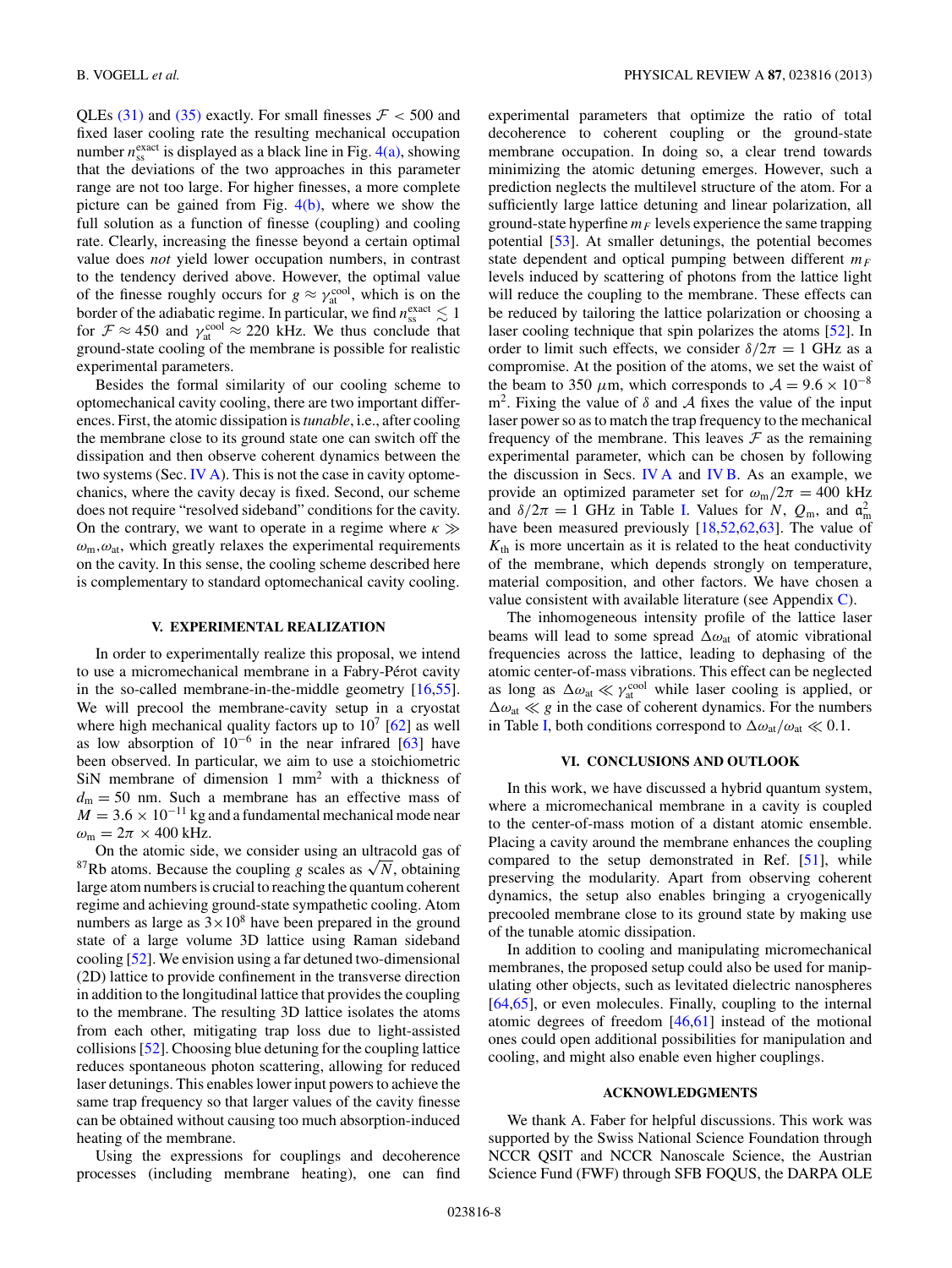<span id="page-8-0"></span>program, and by the EU networks AQUTE and MALICIA. K.H. acknowledges support through the center of excellence QUEST, and M.T.R. is supported by an EU Marie Curie International Incoming Fellowship.

# **APPENDIX A: TREATMENT OF SUSPENDED END MIRROR**

For the sake of completeness we also treat the standard optomechanical setup consisting of a Fabry-Pérot cavity with a movable end mirror. The refractive index profile modeling this setup is given by Eq. [\(6\)](#page-2-0) with  $n_m = 0$ , such that the mode functions read

$$
u'_{\omega}(z) = \frac{1}{2i} \begin{cases} T'_{\omega}(e^{ikz} - e^{-ikz}) & \text{if } 0 < z < L \\ \frac{T'_{\omega}}{T''_{\omega}} e^{ikz} - e^{-ikz} & \text{if } z > L + d. \end{cases}
$$
 (A1)

Here, the cavity response is given by  $T'_{\omega} = T_{\omega}|_{n=0} =$  $te^{-ikd}/(1 - re^{2ikL})$ , which for  $|r| \rightarrow 1$  has exactly the Lorentzian resonances given in Eq. [\(12\).](#page-2-0) For small displacements of the end mirror, the coupling of the latter to the light field can be modeled by the Hamiltonian

$$
H'_{\mathbf{m}\text{-}\mathbf{f}} = \frac{\mathcal{A}}{\mu_0} \hat{B}^{(-)}(0)\hat{B}^{(+)}(0)z_{\mathbf{m}},\tag{A2}
$$

as obtained by evaluating Maxwell's stress tensor for an ideal mirror, which is assumed here for simplicity. Linearizing the interaction Hamiltonian given in Eq. (A2) analogously to Sec.  $\overline{I}$  IB1 provides us with the same expression as in the case of the membrane given in Eq. [\(17\),](#page-3-0) but with a modified coupling constant  $g'_{\text{m}} = 2\alpha k_{\text{L}}l_{\text{m}}\mathcal{F}/\pi^{3/2}$ .

### **APPENDIX B: ELIMINATION OF THE LIGHT FIELD**

We briefly describe the elimination of the light field to obtain effective EOMs for the atomic and mechanical degrees of freedom. To this end we start from the Heisenberg EOMs for the quadrature operators defined by  $x_j = (a_j^{\dagger} + a_j)/\sqrt{2}$ and  $p_j = i(a_j^{\dagger} - a_j)/\sqrt{2}$ , where  $j = \{\text{m}, \text{at}\}\$ as well as  $x_{\omega} =$  $(b^{\dagger}_{\omega} + b_{\omega})/\sqrt{2}$  and  $p_{\omega} = i(b^{\dagger}_{\omega} - b_{\omega})/\sqrt{2}$ . From the linearized Hamiltonian in Eq. [\(23\)](#page-3-0) we obtain

$$
\dot{x}_{\rm m} = \omega_{\rm m} p_{\rm m},\tag{B1}
$$

$$
\dot{p}_{\rm m} = -\omega_{\rm m}x_{\rm m} - 2g_{\rm m} \int \frac{d\omega}{\sqrt{2\pi}} x_{\omega},\tag{B2}
$$

$$
\dot{x}_{at} = \omega_{at} p_{at},\tag{B3}
$$

$$
\dot{p}_{\rm at} = -\omega_{\rm at}x_{\rm at} - 2g_{\rm at} \int \frac{d\omega}{\sqrt{2\pi}} x_{\omega} \sin[\Delta_{\omega}\tau + \Delta\varphi_{\omega}], \quad (B4)
$$

$$
\dot{x}_{\omega} = \Delta_{\omega} p_{\omega},\tag{B5}
$$

$$
\dot{p}_{\omega} = -\Delta_{\omega} x_{\omega} - 2g_{\rm m} x_{\rm m} - 2g_{\rm at} x_{\rm at} \sin[\Delta_{\omega} \tau + \Delta \varphi_{\omega}], \quad (B6)
$$

where again  $\tau = \overline{z}/c$  is the propagation time between the two systems,  $\Delta_{\omega} = \omega - \omega_L$  and  $\Delta \varphi_{\omega} = \varphi_{\omega} - \varphi_{\omega_L}$ . Solving the Heisenberg equations  $(B5)$  and  $(B6)$  for the field quadratures *xω* yields

$$
x_{\omega}(t) = \cos \left[\Delta_{\omega}(t - t_0)\right]x_{\omega}(t_0) + \sin \left[\Delta_{\omega}(t - t_0)\right]p_{\omega}(t_0)
$$

$$
-2\int_{t_0}^t ds \sin \left[\Delta_{\omega}(t - s)\right]
$$

$$
\times \left\{g_m x_m(s) + g_{at} x_{at}(s) \sin[\Delta_{\omega}\tau + \Delta \varphi_{\omega}]\right\}, \quad (B7)
$$

where the first line contains the initial conditions at some time *t*0. Under the bad cavity assumption made in the main text, the phase difference  $\Delta\varphi_{\omega}$  varies slowly over the frequency range of interest. Therefore, we may expand it to first order around the laser frequency according to  $\Delta \varphi_{\omega \approx \omega_L} \approx \Delta_{\omega}/\kappa$ , where we have assumed that the laser is resonant with a cavity resonance and that  $|\mathfrak{r}| \to 1$ . Note that these assumptions are equivalent to the ones we made to obtain the Lorentzian in Eq. [\(12\).](#page-2-0) In the following we thus approximate

$$
\Delta_{\omega}\tau + \Delta\varphi_{\omega} \approx \Delta_{\omega}\tilde{\tau}, \tag{B8}
$$

with the modified retardation time  $\tilde{\tau} = \tau + 1/\kappa$  consisting of the propagation time between the two systems *τ* as well as the cavity lifetime 1*/κ*.

To proceed, we eliminate the field quadratures *xω* by inserting the solution in Eq.  $(B7)$  into Eq.  $(B2)$ , which yields the following EOM for the mechanics:

$$
\dot{p}_{\rm m} = -\omega_{\rm m} x_{\rm m}(t) + \sqrt{\gamma_{\rm m}^{\rm diff}} F_{\rm m}(t)
$$
  
- 2g<sub>m</sub>g<sub>at</sub>  $\int_{t_0}^t ds \, x_{\rm at}(s) [\delta_\theta(t + \tilde{\tau} - s) - \delta_\theta(t - \tilde{\tau} - s)].$  (B9)

Here,  $F_m(t)$  is a noise term defined below in Eq. (B12), and  $\delta_{\theta}(t-s) = \int_{\omega_L-\theta}^{\omega_L+\theta} \frac{d\omega}{2\pi} e^{-i\Delta_{\omega}(t-s)}$  is a representation of the *δ*-function peaked on a time scale ∼1*/θ*. The diffusion rate of the mechanical oscillator is defined as  $\gamma_{\rm m}^{\rm diff} = 2g_{\rm m}^2$ . The EOMs for the atomic quadrature operator  $p_{at}$  are obtained analogously by inserting Eq.  $(B7)$  into Eq.  $(B4)$ .

Summarizing these results leads to the following QLEs with retarded interactions:

$$
\dot{p}_{\rm m}(t) = -\omega_{\rm m}x_{\rm m}(t) + gx_{\rm at}(t-\tilde{\tau}) + \sqrt{\gamma_{\rm m}^{\rm diff}}F_{\rm m}(t), \quad \text{(B10)}
$$

$$
\dot{p}_{\rm at}(t) = -\omega_{\rm at}x_{\rm at}(t) + gx_{\rm m}(t - \tilde{\tau}) + \sqrt{2}g_{\rm at}F_{\rm at}(t), \quad \text{(B11)}
$$

where  $g = 2g_{\text{at}}g_{\text{m}}$  denotes the effective coupling between the mechanical oscillator and the center-of-mass mode of the atoms, and the atomic noise term  $F_{at}(t)$  is given below in Eq. (B13). In the above equations we can neglect the retardation in the coupling terms since the system operators evolve with rates  $\omega_{at}$ ,  $\omega_m$ , *g* much slower than  $\tilde{\tau}^{-1}$  as indicated by the hierarchy of time scales given in Eq.  $(24)$ . Up to the atomic noise discussed below we thus recover the EOMs given in Eq. [\(25\)](#page-4-0) of the main text.

The noise operators appearing in the above equations are Hermitian and given by

$$
F_{\rm m}(t) = -\sqrt{2} \int \frac{d\omega}{\sqrt{2\pi}} \left\{ \cos \left[ \Delta_{\omega}(t - t_0) \right] x_{\omega}(t_0) \right. \\ \left. + \sin \left[ \Delta_{\omega}(t - t_0) \right] p_{\omega}(t_0) \right\}, \qquad (B12)
$$
\n
$$
F_{\rm at}(t) = -\sqrt{2} \int \frac{d\omega}{\sqrt{2\pi}} \sin \left[ \Delta_{\omega} \tilde{\tau} \right] \left\{ \cos \left[ \Delta_{\omega}(t - t_0) \right] x_{\omega}(t_0) \right\}
$$

$$
F_{\text{at}}(t) = -\sqrt{2} \int \frac{d\omega}{\sqrt{2\pi}} \sin[\Delta_{\omega}\tilde{\tau}]\{\cos[\Delta_{\omega}(t - t_0)]x_{\omega}(t_0) + \sin[\Delta_{\omega}(t - t_0)]p_{\omega}(t_0)\}.
$$
 (B13)

To obtain the corresponding correlation functions, we assume that the field modes  $b_{\omega}$  are initially in the vacuum state and therefore obey  $\langle b_{\omega}(t_0)b_{\omega'}^{\dagger}(t_0)\rangle = \delta(\omega - \omega').$ 

For the correlation function of the mechanical noise term we obtain  $\langle F_m(t)F_m(t')\rangle = \delta_\theta(t-t')$ . Note that in the absence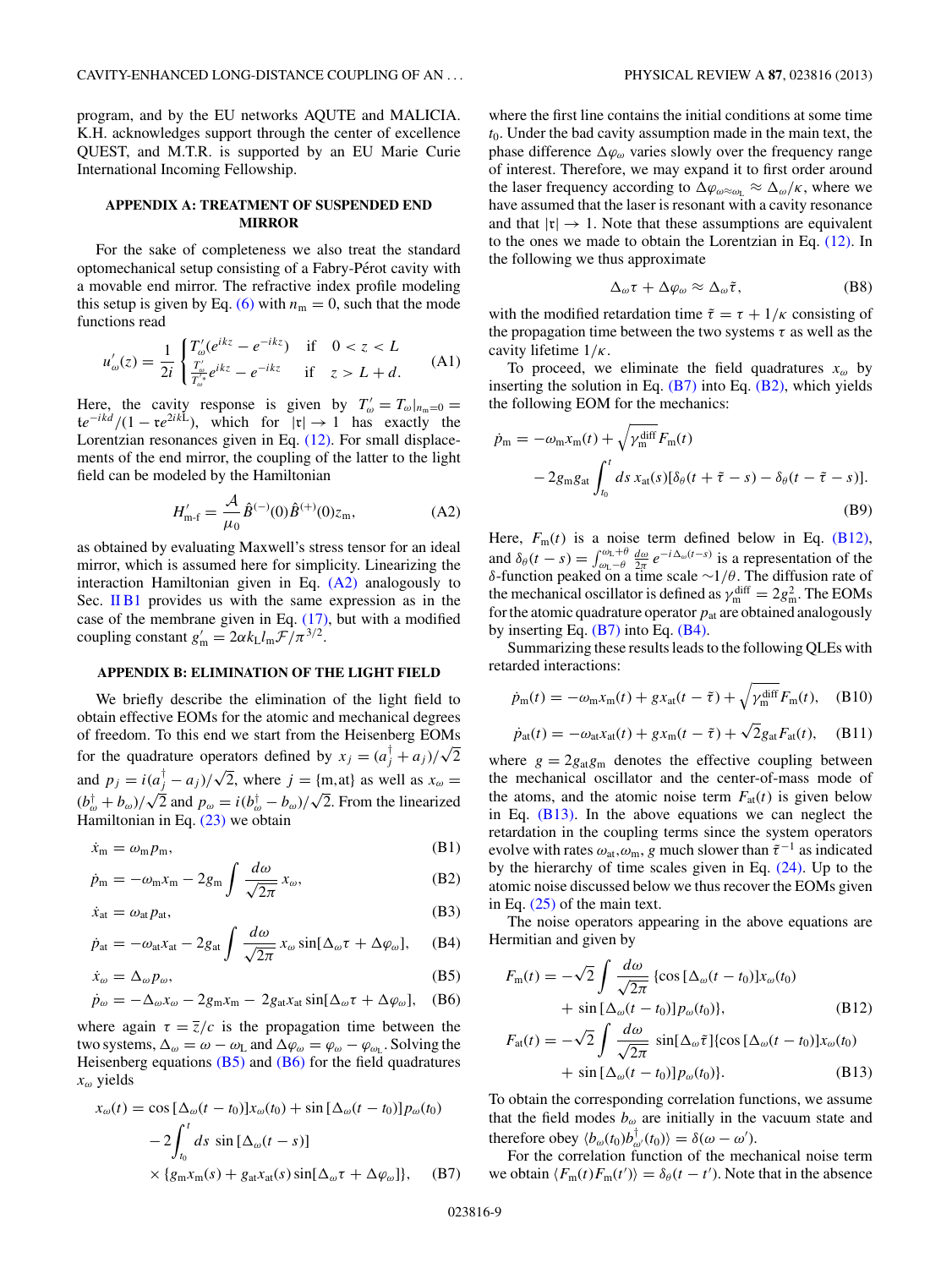<span id="page-9-0"></span>of the atoms our setup is exactly the one considered in standard cavity optomechanics, and we should thus find similar decoherence mechanisms. In order to compare the above diffusion rate  $\gamma_{m}^{\text{diff}}$  to the optomechanical cooling literature we can express it as  $\gamma_m^{\text{diff}} \propto \frac{(g_0 \alpha_c)^2}{\kappa}$ , where the intracavity amplitude is given by  $\alpha_c = \alpha/\sqrt{2\kappa}$  and the single photon optomechanical coupling can be expressed as  $g_0 = \frac{\partial \omega_c}{\partial z_m} l_m =$  $2|\mathfrak{r}_{\mathfrak{m}}|\omega_c l_{\mathfrak{m}}/L$  [\[16\]](#page-10-0). When taking into account that we assumed the bad cavity regime where  $\kappa \gg \omega_{\rm m}$  and that we drive the cavity on resonance, we obtain the same scaling of the diffusion rate as presented in [\[66\]](#page-11-0), which was recently observed in an experiment [\[59\]](#page-11-0).

The correlation function for the atomic noise term reads  $\langle F_{\text{at}}(t) F_{\text{at}}(t') \rangle = -\frac{1}{4} [\delta_{\theta}(t + 2\tilde{\tau} - t') + \delta_{\theta}(t - 2\tilde{\tau} - t') 2\delta_\theta(t-t')$ ]. On the time scale  $\omega_{at}^{-1}$  of the atomic evolution the three *δ* kicks in the correlation function average to zero due to our assumption of small retardation times  $[\omega_{at}\tilde{\tau} \ll 1]$ ; see Eq.  $(24)$ ]. For this reason the atomic noise operator  $F_{at}(t)$  does not occur in the QLEs in the main text in Eqs. [\(25\).](#page-4-0) However, this is an artifact of the 1D treatment, since atoms in a standing wave are well known to undergo momentum diffusion [\[59\]](#page-11-0). This effect is introduced in Sec. [III B.](#page-4-0)

# **APPENDIX C: MEMBRANE HEATING DUE TO LASER ABSORPTION**

In this section membrane heating due to laser absorption is explicitly modeled. For a circular membrane of diameter *l*, a simple analytical solution can be obtained and the case of the square membrane can then be approximately described by including a "geometric prefactor" of order unity. The results of the analytical model are checked against a finite element method (FEM) simulation.

Heat transport inside the SiN membrane is governed by the heat equation for the temperature *T* :

$$
\rho c_p \frac{\partial T}{\partial t} = \kappa_{\text{th}} \Delta T + Q_{\text{th}},\tag{C1}
$$

where  $\kappa_{\text{th}}$  is the thermal conductivity,  $\rho$  is the mass density,  $c_p$ is the specific heat capacity of the membrane material,  $\Delta$  is the Laplace operator, and  $Q<sub>th</sub>$  is a source term describing the power dissipated per unit volume. For a 2D temperature distribution inside a thin membrane (thickness  $d_m \ll l$ ) in steady state  $(\partial T/\partial t = 0)$ , the heat equation reads

$$
\Delta T = \frac{1}{r} \frac{\partial}{\partial r} \left( r \frac{\partial T}{\partial r} \right) + \frac{1}{r^2} \frac{\partial}{\partial \phi} \left( \frac{\partial T}{\partial \phi} \right) = -Q_{\text{th}}/\kappa_{\text{th}}.
$$
 (C2)

To obtain a simple analytic solution, the case of a circular membrane placed in the center of the intracavity electric field mode is considered. For simplicity, we assume that the power *P*abs is absorbed within a circle of area  $A_m = \pi w_m^2$ , where  $w_m$  is the waist (*e*<sup>−</sup><sup>2</sup> radius) of the Gaussian field mode at the position of the membrane. Thus,  $Q_{\text{th}} = P_{\text{abs}} / (A_{\text{m}} d_{\text{m}})$ . The absorbed power for a membrane sitting on a slope of the intracavity intensity standing wave is given by  $P_{\text{abs}} = \mathfrak{a}_{\text{m}}^2 2 P_{\text{circ}} = \mathfrak{a}_{\text{m}}^2 \frac{4\mathcal{F}}{\pi} P$ with the power absorption coefficient  $\mathfrak{a}_m^2 = 1 - \mathfrak{r}_m^2 - \mathfrak{t}_m^2$ . Here, *P*<sub>circ</sub> is the intracavity circulating running wave power defined

by  $P_{\text{circ}} = \frac{2\mathcal{F}}{\pi} P$  and *P* is the power of the incident laser. The peak laser power for a standing wave inside the cavity is given by  $P_{\text{st}} = 4P_{\text{circ}}$ , such that we obtain half peak power at the position of the membrane. Making use of the azimuthal symmetry ( $\partial T/\partial \phi = 0$ ), the equation simplifies to

$$
\frac{1}{r}\frac{\partial}{\partial r}\left(r\frac{\partial T}{\partial r}\right) = \begin{cases} -Q_{\text{th}}/\kappa_{\text{th}} & \text{for } 0 \leq r \leq w_{\text{m}} \\ 0 & \text{for } w_{\text{m}} < r \leq l/2. \end{cases}
$$
 (C3)

We solve this equation subject to the boundary condition that the frame is at constant temperature,  $T(r = l/2) = T_0$ , yielding the temperature distribution

$$
T(r) = \begin{cases} T_0 + \delta T - \frac{Q_{\text{th}}}{4\kappa_{\text{th}}} r^2 & \text{for} \quad 0 \leqslant r \leqslant w_{\text{m}} \\ T_0 + \frac{Q_{\text{th}} w_{\text{m}}^2}{2\kappa_{\text{th}}} \ln\left(\frac{l}{2r}\right) & \text{for} \quad w_{\text{m}} < r \leqslant l/2, \end{cases} \tag{C4}
$$

where

$$
\delta T = T(r=0) - T_0 = \frac{Q_{\text{th}} w_{\text{m}}^2}{2\kappa_{\text{th}}} \left[ \ln \left( \frac{l}{2w_{\text{m}}} \right) + \frac{1}{2} \right] \tag{C5}
$$

is the temperature increase of the membrane center compared to the frame. The average membrane temperature, obtained by integrating  $T(r)$  over the membrane, is

$$
T_{\text{avg}} = T_0 + \frac{Q_{\text{th}} w_{\text{m}}^2}{4\kappa_{\text{th}}} \bigg[ 1 - 2 \bigg( \frac{l}{w_{\text{m}}} \bigg)^2 \bigg]. \tag{C6}
$$

The thermal link  $K<sub>th</sub>$  connecting the membrane center to the frame is defined as  $K_{\text{th}} = P_{\text{abs}}/\delta T$ . Using  $P_{\text{abs}} = Q_{\text{th}} \pi w_{\text{m}}^2 d_{\text{m}}$ , we find

$$
K_{\text{th}} = \frac{P_{\text{abs}}}{\delta T} = \frac{2\pi\kappa_{\text{th}}d_{\text{m}}}{\ln\left(\frac{l}{2w_{\text{m}}}\right) + \frac{1}{2}}.\tag{C7}
$$

The values for  $\delta T$  and  $K_{\text{th}}$  calculated above for a circular membrane are confirmed by a FEM simulation. Running the FEM simulation instead for a square membrane of side length *l*, keeping all other parameters fixed, we obtain similar results but with a geometric prefactor  $f_g$  so that

$$
\delta T_{\text{square}} = f_g \, \delta T \quad \text{and} \quad K_{\text{th,square}} = K_{\text{th}} / f_g \tag{C8}
$$

are the corresponding quantities for the center of the square membrane. We find that  $f_g$  decreases from  $f_g = 1.075$  for  $w_m/l = 0.3$  to  $f_g = 1.017$  for  $w_m/l = 0.01$ . This shows that the model of a circular membrane gives an excellent approximation for the square membrane over the relevant parameter range, well within the errors of other parameters (such as  $\kappa_{\text{th}}$ ). Note that in general  $w_{\text{m}}/l < 0.3$  to avoid clipping of the beam at the membrane frame.

As shown in Eq.  $(C7)$ , the thermal link  $K<sub>th</sub>$  depends on the membrane geometry, the beam waist, and the thermal conductivity  $\kappa_{\text{th}}$ . Because  $\kappa_{\text{th}}$  depends strongly on temperature, material composition, and other factors its value is not precisely known. In [\[67\]](#page-11-0), a room-temperature value of  $\kappa_{\text{th}} =$ 25–36 W K<sup>-1</sup> m<sup>-1</sup> is given for stoichiometric SiN grown by chemical vapor deposition. We extrapolate this value to low temperatures using a temperature dependence as in [\[68\]](#page-11-0).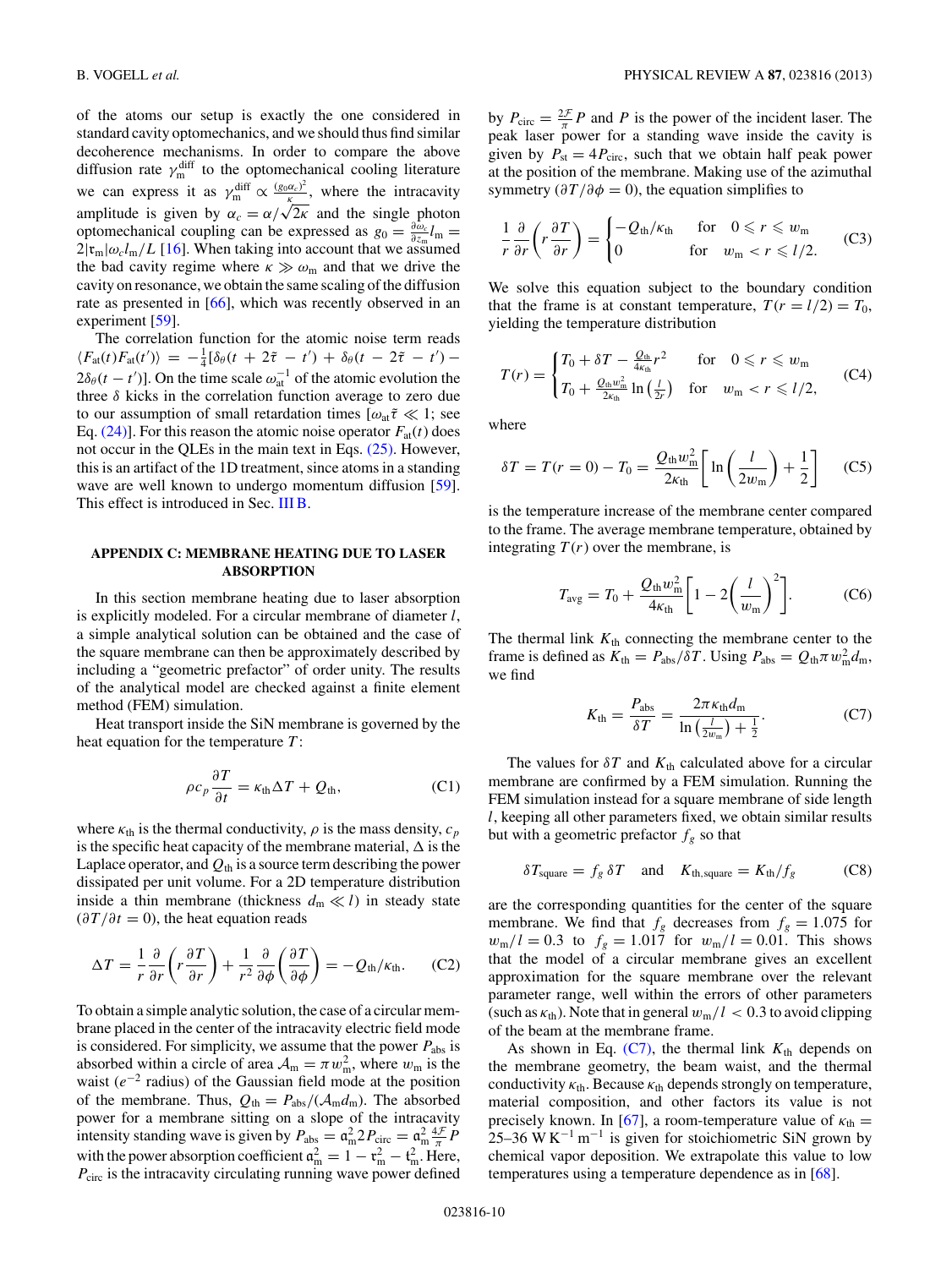- <span id="page-10-0"></span>[1] M. Wallquist, K. Hammerer, P. Rabl, M. Lukin, and P. Zoller, Phys. Scr. **T137**[, 014001 \(2009\).](http://dx.doi.org/10.1088/0031-8949/2009/T137/014001)
- [2] D. Hunger, S. Camerer, M. Korppi, A. Jöckel, T. Hänsch, and P. Treutlein, C. R. Phys. **12**[, 871 \(2011\).](http://dx.doi.org/10.1016/j.crhy.2011.04.015)
- [3] P. Treutlein, C. Genes, K. Hammerer, M. Poggio, and P. Rabl, in Cavity Optomechanics, edited by M. Aspelmeyer, T. Kippenberg, F. Marquardt (Springer, 2012), [arXiv:1210.4151.](http://arXiv.org/abs/arXiv:1210.4151)
- [4] W. Marshall, C. Simon, R. Penrose, and D. Bouwmeester, [Phys.](http://dx.doi.org/10.1103/PhysRevLett.91.130401) Rev. Lett. **91**[, 130401 \(2003\).](http://dx.doi.org/10.1103/PhysRevLett.91.130401)
- [5] T. J. Kippenberg and K. J. Vahala, [Science](http://dx.doi.org/10.1126/science.1156032) **321**, 1172 [\(2008\).](http://dx.doi.org/10.1126/science.1156032)
- [6] F. Marquardt and S. M. Girvin, Physics **2**[, 40 \(2009\).](http://dx.doi.org/10.1103/Physics.2.40)
- [7] I. Favero and K. Karrai, [Nat. Photonics](http://dx.doi.org/10.1038/nphoton.2009.42) **3**, 201 (2009).
- [8] M. Aspelmeyer, S. Gröblacher, K. Hammerer, and N. Kiesel, [J.](http://dx.doi.org/10.1364/JOSAB.27.00A189) [Opt. Soc. Am. B](http://dx.doi.org/10.1364/JOSAB.27.00A189) **27**, A189 (2010).
- [9] I. Wilson-Rae, N. Nooshi, W. Zwerger, and T. J. Kippenberg, Phys. Rev. Lett. **99**[, 093901 \(2007\).](http://dx.doi.org/10.1103/PhysRevLett.99.093901)
- [10] F. Marquardt, J. P. Chen, A. A. Clerk, and S. M. Girvin, *[Phys.](http://dx.doi.org/10.1103/PhysRevLett.99.093902)* Rev. Lett. **99**[, 093902 \(2007\).](http://dx.doi.org/10.1103/PhysRevLett.99.093902)
- [11] C. Höhberger Metzger and K. Karrai, [Nature \(London\)](http://dx.doi.org/10.1038/nature03118) 432, [1002 \(2004\).](http://dx.doi.org/10.1038/nature03118)
- [12] S. Gigan, H. R. Böhm, M. Paternostro, F. Blaser, G. Langer, J. B. Hertzberg, K. C. Schwab, D. Bäuerle, M. Aspelmeyer, and A. Zeilinger, [Nature \(London\)](http://dx.doi.org/10.1038/nature05273) **444**, 67 (2006).
- [13] O. Arcizet, P.-F. Cohadon, T. Briant, M. Pinard, and A. Heidmann, [Nature \(London\)](http://dx.doi.org/10.1038/nature05244) **444**, 71 (2006).
- [14] D. Kleckner and D. Bouwmeester, [Nature \(London\)](http://dx.doi.org/10.1038/nature05231) **444**, 75 [\(2006\).](http://dx.doi.org/10.1038/nature05231)
- [15] T. Corbitt, C. Wipf, T. Bodiya, D. Ottaway, D. Sigg, N. Smith, S. Whitcomb, and N. Mavalvala, [Phys. Rev. Lett.](http://dx.doi.org/10.1103/PhysRevLett.99.160801) **99**, 160801 [\(2007\).](http://dx.doi.org/10.1103/PhysRevLett.99.160801)
- [16] J. D. Thompson, B. M. Zwickl, A. M. Jayich, F. Marquardt, S. M. Girvin, and J. G. E. Harris, [Nature \(London\)](http://dx.doi.org/10.1038/nature06715) **452**, 72 [\(2008\).](http://dx.doi.org/10.1038/nature06715)
- [17] A. Schliesser, R. Rivière, G. Anetsberger, O. Arcizet, and T. J. Kippenberg, Nat. Phys. **4**[, 415 \(2008\).](http://dx.doi.org/10.1038/nphys939)
- [18] D. J. Wilson, C. A. Regal, S. B. Papp, and H. J. Kimble, *[Phys.](http://dx.doi.org/10.1103/PhysRevLett.103.207204)* Rev. Lett. **103**[, 207204 \(2009\).](http://dx.doi.org/10.1103/PhysRevLett.103.207204)
- [19] A. D. O'Connell, M. Hofheinz, M. Ansmann, R. C. Bialczak, M. Lenander, E. Lucero, M. Neeley, D. Sank, H. Wang, M. Weides, J. Wenner, J. M. Martinis, and A. N. Cleland, [Nature](http://dx.doi.org/10.1038/nature08967) (London) **464**[, 697 \(2010\).](http://dx.doi.org/10.1038/nature08967)
- [20] J. D. Teufel, T. Donner, D. Li, J. W. Harlow, M. S. Allman, K. Cicak, A. J. Sirois, J. D. Whittaker, K. W. Lehnert, and R. W. Simmonds, [Nature \(London\)](http://dx.doi.org/10.1038/nature10261) **475**, 359 [\(2011\).](http://dx.doi.org/10.1038/nature10261)
- [21] J. Chan, T. P. M. Alegre, A. H. Safavi-Naeini, J. T. Hill, A. Krause, S. Groblacher, M. Aspelmeyer, and O. Painter, [Nature](http://dx.doi.org/10.1038/nature10461) (London) **478**[, 89 \(2011\).](http://dx.doi.org/10.1038/nature10461)
- [22] G. J. Milburn and M. J. Woolley, [Acta Phys. Slovaca](http://dx.doi.org/10.2478/v10155-011-0005-7) **61**, 483 [\(2011\).](http://dx.doi.org/10.2478/v10155-011-0005-7)
- [23] O. Romero-Isart, Phys. Rev. A **84**[, 052121 \(2011\).](http://dx.doi.org/10.1103/PhysRevA.84.052121)
- [24] I. Pikovski, M. R. Vanner, M. Aspelmeyer, M. S. Kim, and C. Brukner, Nat. Phys. **8**[, 393 \(2012\).](http://dx.doi.org/10.1038/nphys2262)
- [25] J. Zhang, K. Peng, and S. L. Braunstein, [Phys. Rev. A](http://dx.doi.org/10.1103/PhysRevA.68.013808) **68**, 013808 [\(2003\).](http://dx.doi.org/10.1103/PhysRevA.68.013808)
- [26] U. Akram, N. Kiesel, M. Aspelmeyer, and G. J. Milburn, [New](http://dx.doi.org/10.1088/1367-2630/12/8/083030) J. Phys. **12**[, 083030 \(2010\).](http://dx.doi.org/10.1088/1367-2630/12/8/083030)
- [27] P. Rabl, S. J. Kolkowitz, F. H. L. Koppens, J. G. E. Harris, P. Zoller, and M. D. Lukin, Nat. Phys. **6**[, 602 \(2010\).](http://dx.doi.org/10.1038/nphys1679)
- [28] K. Stannigel, P. Rabl, A. S. Sørensen, P. Zoller, and M. D. Lukin, Phys. Rev. Lett. **105**[, 220501 \(2010\).](http://dx.doi.org/10.1103/PhysRevLett.105.220501)
- [29] J. M. Taylor, A. S. Sørensen, C. M. Marcus, and E. S. Polzik, Phys. Rev. Lett. **107**[, 273601 \(2011\).](http://dx.doi.org/10.1103/PhysRevLett.107.273601)
- [30] D. E. Chang, A. H. Safavi-Naeini, M. Hafezi, and O. Painter, New J. Phys. **13**[, 023003 \(2011\).](http://dx.doi.org/10.1088/1367-2630/13/2/023003)
- [31] Y.-D. Wang and A. A. Clerk, [Phys. Rev. Lett.](http://dx.doi.org/10.1103/PhysRevLett.108.153603) **108**, 153603 [\(2012\).](http://dx.doi.org/10.1103/PhysRevLett.108.153603)
- [32] L. Tian, Phys. Rev. Lett. **108**[, 153604 \(2012\).](http://dx.doi.org/10.1103/PhysRevLett.108.153604)
- [33] G. S. Agarwal and S. Huang, [Phys. Rev. A](http://dx.doi.org/10.1103/PhysRevA.85.021801) **85**, 021801 [\(2012\).](http://dx.doi.org/10.1103/PhysRevA.85.021801)
- [34] K. Stannigel, P. Komar, S. J. M. Habraken, S. D. Bennett, M. D. Lukin, P. Zoller, and P. Rabl, [Phys. Rev. Lett.](http://dx.doi.org/10.1103/PhysRevLett.109.013603) **109**, 013603 [\(2012\).](http://dx.doi.org/10.1103/PhysRevLett.109.013603)
- [35] S. Chu, [Nature \(London\)](http://dx.doi.org/10.1038/416206a) **416**, 206 (2002).
- [36] A. D. Cronin, J. Schmiedmayer, and D. E. Pritchard, [Rev. Mod.](http://dx.doi.org/10.1103/RevModPhys.81.1051) Phys. **81**[, 1051 \(2009\).](http://dx.doi.org/10.1103/RevModPhys.81.1051)
- [37] A. Derevianko and H. Katori, [Rev. Mod. Phys.](http://dx.doi.org/10.1103/RevModPhys.83.331) **83**, 331 (2011).
- [38] I. Bloch, J. Dalibard, and S. Nascimbene, [Nat. Phys.](http://dx.doi.org/10.1038/nphys2259) **8**, 267 [\(2012\).](http://dx.doi.org/10.1038/nphys2259)
- [39] R. Kanamoto and P. Meystre, Phys. Scr. **82**[, 038111 \(2010\).](http://dx.doi.org/10.1088/0031-8949/82/03/038111)
- [40] T. P. Purdy, D. W. C. Brooks, T. Botter, N. Brahms, Z.-Y. Ma, and D. M. Stamper-Kurn, Phys. Rev. Lett. **105**[, 133602 \(2010\).](http://dx.doi.org/10.1103/PhysRevLett.105.133602)
- [41] F. Brennecke, S. Ritter, T. Donner, and T. Esslinger, [Science](http://dx.doi.org/10.1126/science.1163218) **322**[, 235 \(2008\).](http://dx.doi.org/10.1126/science.1163218)
- [42] D. Meiser and P. Meystre, Phys. Rev. A **73**[, 033417 \(2006\).](http://dx.doi.org/10.1103/PhysRevA.73.033417)
- [43] C. Genes, D. Vitali, and P. Tombesi, [Phys. Rev. A](http://dx.doi.org/10.1103/PhysRevA.77.050307) **77**, 050307 [\(2008\).](http://dx.doi.org/10.1103/PhysRevA.77.050307)
- [44] H. Ian, Z. R. Gong, Y.-x. Liu, C. P. Sun, and F. Nori, *[Phys. Rev.](http://dx.doi.org/10.1103/PhysRevA.78.013824)* A **78**[, 013824 \(2008\).](http://dx.doi.org/10.1103/PhysRevA.78.013824)
- [45] K. Hammerer, M. Wallquist, C. Genes, M. Ludwig, F. Marquardt, P. Treutlein, P. Zoller, J. Ye, and H. J. Kimble, Phys. Rev. Lett. **103**[, 063005 \(2009\).](http://dx.doi.org/10.1103/PhysRevLett.103.063005)
- [46] K. Hammerer, M. Aspelmeyer, E. S. Polzik, and P. Zoller, *[Phys.](http://dx.doi.org/10.1103/PhysRevLett.102.020501)* Rev. Lett. **102**[, 020501 \(2009\).](http://dx.doi.org/10.1103/PhysRevLett.102.020501)
- [47] M. Paternostro, G. De Chiara, and G. M. Palma, *[Phys. Rev. Lett.](http://dx.doi.org/10.1103/PhysRevLett.104.243602)* **104**[, 243602 \(2010\).](http://dx.doi.org/10.1103/PhysRevLett.104.243602)
- [48] K. Hammerer, K. Stannigel, C. Genes, P. Zoller, P. Treutlein, S. Camerer, D. Hunger, and T. W. Hänsch, *[Phys. Rev. A](http://dx.doi.org/10.1103/PhysRevA.82.021803)* 82, [021803 \(2010\).](http://dx.doi.org/10.1103/PhysRevA.82.021803)
- [49] Y.-J. Wang, M. Eardley, S. Knappe, J. Moreland, L. Hollberg, and J. Kitching, Phys. Rev. Lett. **97**[, 227602 \(2006\).](http://dx.doi.org/10.1103/PhysRevLett.97.227602)
- [50] D. Hunger, S. Camerer, T. W. Hänsch, D. König, J. P. Kotthaus, J. Reichel, and P. Treutlein, Phys. Rev. Lett. **104**[, 143002 \(2010\).](http://dx.doi.org/10.1103/PhysRevLett.104.143002)
- [51] S. Camerer, M. Korppi, A. Jöckel, D. Hunger, T. W. Hänsch, and P. Treutlein, Phys. Rev. Lett. **107**[, 223001 \(2011\).](http://dx.doi.org/10.1103/PhysRevLett.107.223001)
- [52] A. J. Kerman, V. Vuletic, C. Chin, and S. Chu, *[Phys. Rev. Lett.](http://dx.doi.org/10.1103/PhysRevLett.84.439)* **84**[, 439 \(2000\).](http://dx.doi.org/10.1103/PhysRevLett.84.439)
- [53] R. Grimm, M. Weidemüller, and Y. Ovchinnikov, [Adv. At. Mol.](http://dx.doi.org/10.1016/S1049-250X(08)60186-X) Opt. Phys. **42**[, 95 \(2000\).](http://dx.doi.org/10.1016/S1049-250X(08)60186-X)
- [54] C. W. Gardiner and P. Zoller, *Quantum Noise* (Springer, Berlin, 2000).
- [55] A. M. Jayich, J. C. Sankey, B. M. Zwickl, C. Yang, J. D. Thompson, S. M. Girvin, A. A. Clerk, F. Marquardt, and J. G. E. Harris, New J. Phys. **10**[, 095008 \(2008\).](http://dx.doi.org/10.1088/1367-2630/10/9/095008)
- [56] M. Born and E. Wolf, *Principles of Optics* (Cambridge University Press, Cambridge, UK, 1999).
- [57] K. Yamamoto, D. Friedrich, T. Westphal, S. Goßler, K. Danzmann, K. Somiya, S. L. Danilishin, and R. Schnabel, Phys. Rev. A **81**[, 033849 \(2010\).](http://dx.doi.org/10.1103/PhysRevA.81.033849)